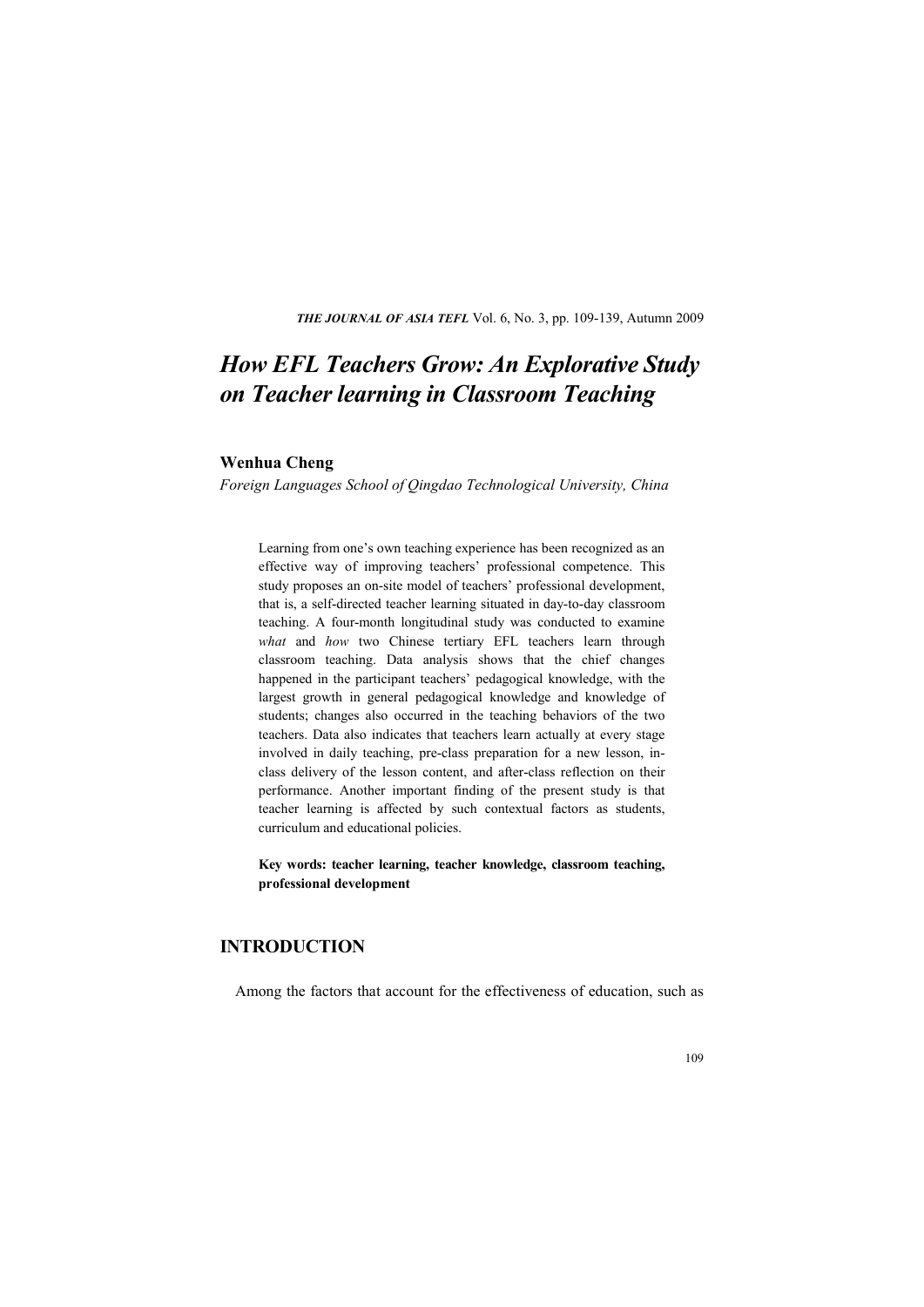systems, policies, institutions, and the executors of educational practice, there is no question that teachers play a critical role. Hargreaves and Fullan (1992, p. ix) said, 'the teacher is the ultimate key to educational change and school improvement'. According to Richards and Renandya (2002), it is what teachers think and do at the classroom level that eventually determines what and how well the learners can learn in the classroom. With the recognition of the important roles a teacher can play in educational practice, teacher education research gained momentum nearly half a century ago and has flourished since then, producing many new insights into both the epistemological and methodological issues in this field.

Before 1980's, teacher education research based itself on the behaviorist theories. Researchers observed and described teachers' teaching behaviors with the purpose of looking for those features that make teaching effective and ensure student learning. Once effective teaching techniques were identified, they became the target knowledge of those training programs. Teachers were expected to master these techniques and imitate them in their own practice. The underlying assumption of this approach was that these techniques could be utilized across contexts. The behaviorist teacher education model was questioned because it downplayed the individual differences of teachers in their educational experiences, beliefs and teaching situations.

In the mid-1970s, with the growth of cognitive psychology, a new body of research emerged that described teachers' thoughts, judgments and decisions, hypothesizing that it was these cognitive processes that decide teachers' teaching behaviors, rather than imitating practices of others. Thus, researchers have shifted their attention from watching what teachers did to asking teachers why they did what they did (Chaudron, 1988; Clark & Peterson, 1986; Freeman & Johnson, 1998).

In the study of teacher thoughts and decisions, researchers (Woods, 1996; Zhang, 2004) found that how teachers think depends on their existing knowledge and belief systems, and that teacher knowledge is acquired and developed through various forms of learning in various contexts. Thus,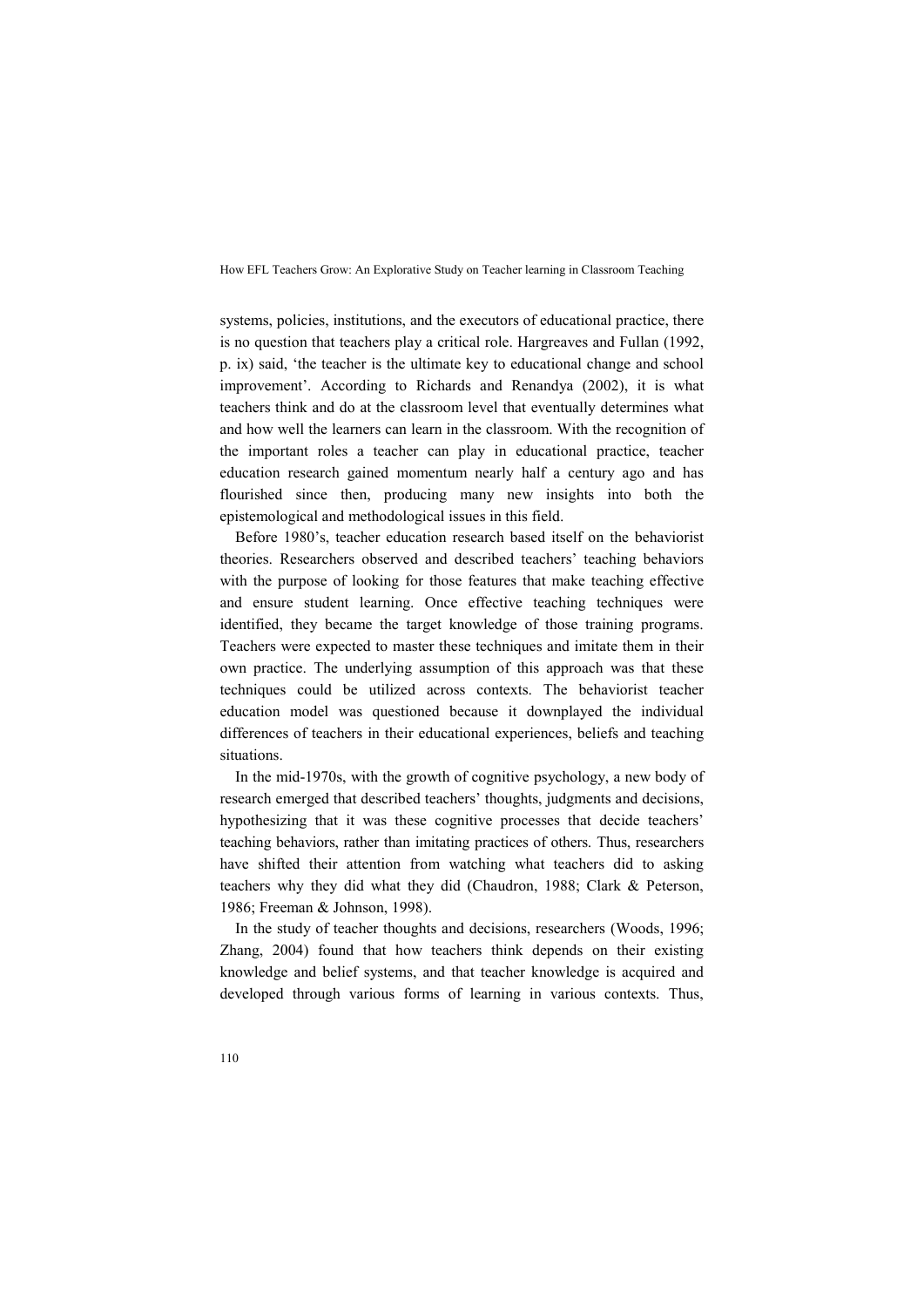teacher knowledge and teacher learning are gradually becoming two key terms drawing increasing attention. However, the existing body of literature reports studies focusing only on a static description of what knowledge teachers have and how this knowledge informs their teaching practice, while few researchers have tried to provide a dynamic investigation into how teacher knowledge is acquired and developed in the practice of teaching.

This paper introduces a study aiming at the exploration of how two Chinese tertiary EFL teachers develop their professional knowledge and their professional competence through contextual learning in classroom teaching. The findings of this study are implicative for teacher education research in the sense that they provide empirical evidence that teachers grow in the practice of teaching.

# **LITERATURE REVIEW**

#### **Studies on Teacher Knowledge**

Researchers have endeavored both to theoretically prescribe what knowledge a teacher should have and to empirically describe what knowledge a teacher actually has and how this knowledge informs his/her practice of teaching. First, researchers try to define teacher knowledge from different perspectives (Golombek, 1998; Grossman, 1990; Johnson, 1996; Kramsch, 2003; Richards, 1998; Roberts, 1998; Shulman, 1987), among which Shulman's categorization is the most influential. Aiming to set the professional standards for certifying teachers, Shulman (1987) put forward the knowledge base of seven categories: 1) content knowledge, 2) general pedagogical knowledge, 3) curriculum knowledge, 4) pedagogical content knowledge, 5) knowledge of learners, 6) knowledge of educational contexts, and 7) knowledge of educational ends, purposes, and values. Shulman believes that among all those categories, pedagogical content knowledge is of special interest because it identifies the distinctive bodies of knowledge for teaching.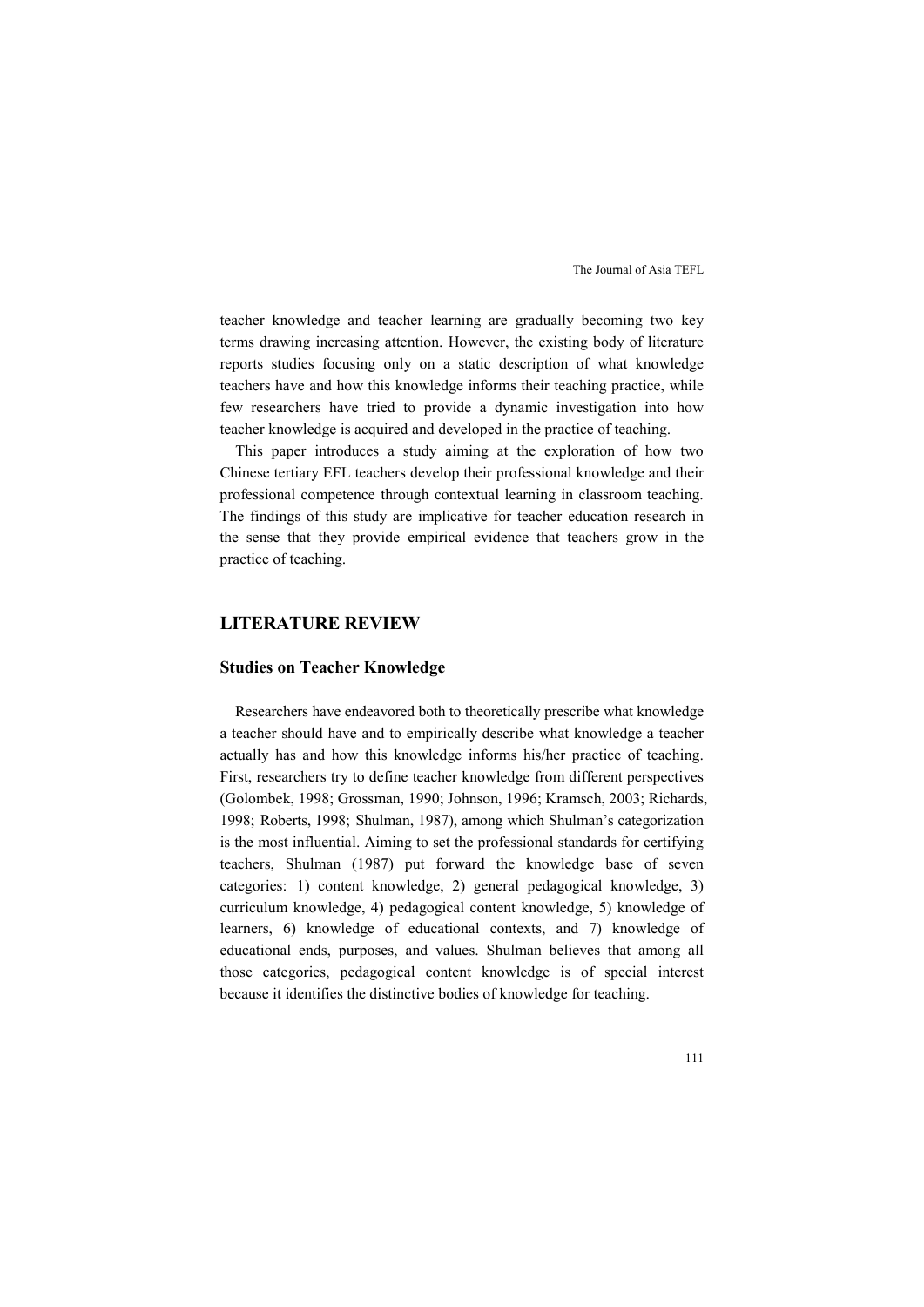Elbaz (1981, 1983) proposed the concept of 'practical knowledge', referring to knowledge of practice as well as knowledge mediated by practice. According to Elbaz, teachers' practical knowledge includes knowledge of subject matter, knowledge of curriculum development, knowledge of milieu and knowledge of self. The way to acquire and apply this knowledge is social, situational, personal and experiential.

Apart from these conceptual constructions, researchers have also made empirical explorations into what knowledge teachers actually have and how this knowledge informs their practice of teaching. Golombek (1998) examined how two in-service ESL teachers' personal practical knowledge informed their practice by using data from class observations, interviews, and stimulus recall reports. Results indicated that teachers' practical knowledge informed their practice by filtering experience so that the teachers reconstructed it and acted in response to the exigencies of a teaching situation.

Johnston and Goettsch (2000) focused their study on three categories: content knowledge, pedagogical content knowledge, and knowledge of learners. They concluded that the various elements of knowledge are interwoven in complex ways as they are played out in the classroom teaching, and that the knowledge base of language teachers might best be categorized as process-oriented, frequently involving teachers' dialogical analysis with students.

Chinese researchers made their own contributions to the examination of how Chinese EFL teachers perceive, acquire and develop their professional knowledge. Zhan (2000) conducted a survey study among 69 Chinese tertiary EFL teachers and found that English proficiency was perceived by this cohort of teachers as being the most important skill for EFL teachers. Besides, they also regard the knowledge and skills pertaining to classroom teaching as being very important.

Zhu (2004) conducted a three-year longitudinal study investigating the pedagogical content knowledge (PCK) development in four Chinese novice secondary EFL teachers during their second or third year of teaching by using multiple case studies for in-depth study. The results indicate that the four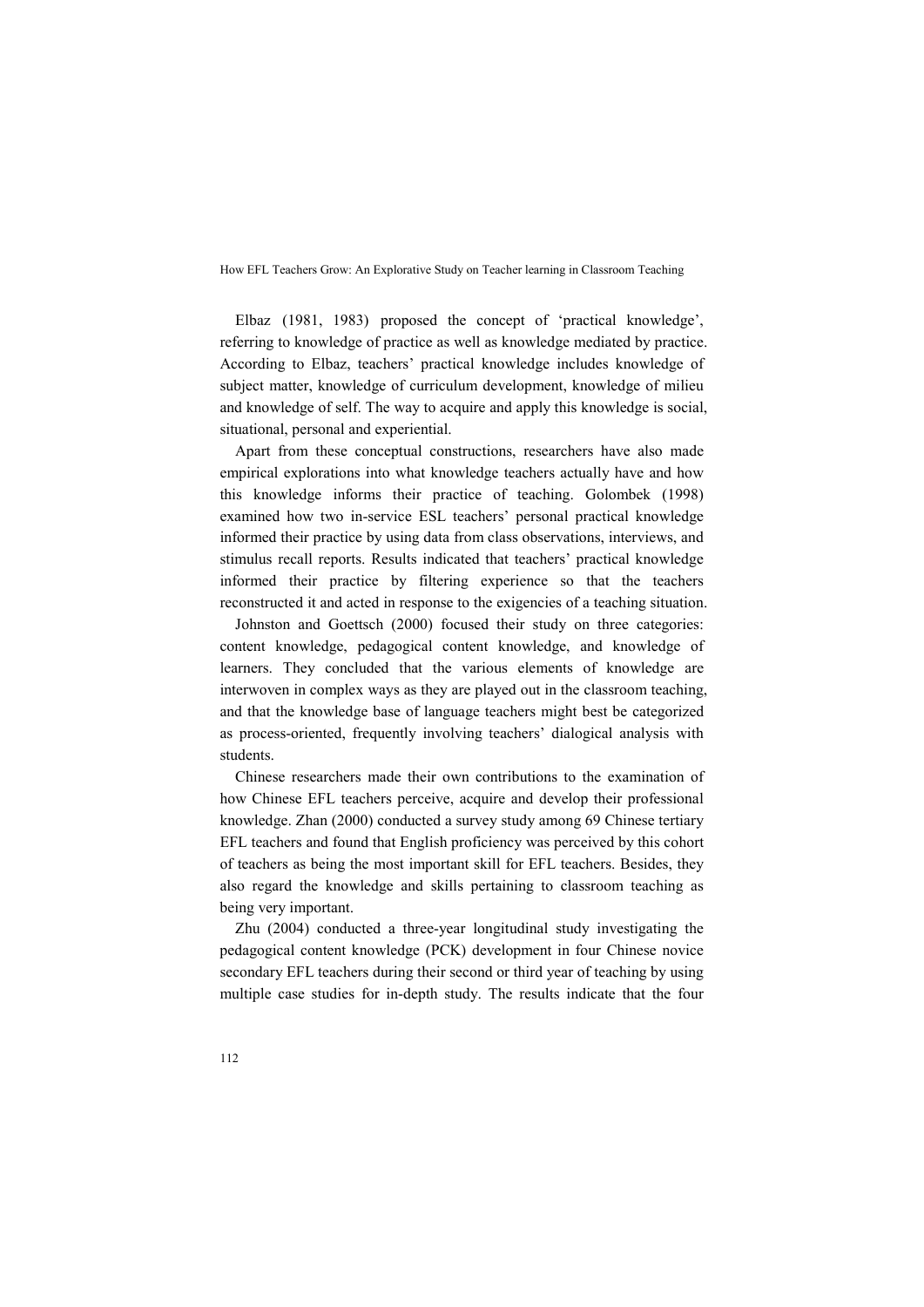novices experienced a gradual transition from a firmly teacher-centered to a slightly learner-oriented perspective in their practice of teaching. The study also argues that there is a dialectal relationship between the novices' PCK development and the context within which they work.

These experimental studies provide direct first-hand evidence about what knowledge teachers actually have and how this knowledge informs and guides their teaching practice. But how do teachers acquire and develop their knowledge over time? This dynamic dimension needs evidence from studies on teacher learning.

## **Studies on Teacher Learning**

Research on teacher knowledge entails the research on teacher learning, because teacher knowledge is the result of teacher learning, and teacher learning is the way to acquire and develop teacher knowledge. Any growth in knowledge will help teachers get to know the gaps in their professional competence and compel them to learn.

Researchers have tried to define teacher learning from different perspectives. Freeman and Richards (1996) viewed teacher learning as a field in teacher education which concerns the exploration of the nature of teacher knowledge, the cognitive processes that teachers employ while learning to teach, the differences between experienced and novice teachers, etc.

Freeman and Johnson (1998) recognize teacher learning as a normative and lifelong process, built out of and through experiences in social contexts, as learners in classrooms and schools, and later as participants in professional programs'.

Johnson and Golombek (2003) think that teacher learning should be understood as 'socially negotiated and contingent on knowledge of self, students, subject matter, curricula, and setting'. They also posit that teacher learning is 'a process of reshaping existing knowledge, beliefs and practices'.

Richards and Farrel (2005) generalized different perspectives of teacher learning as follows: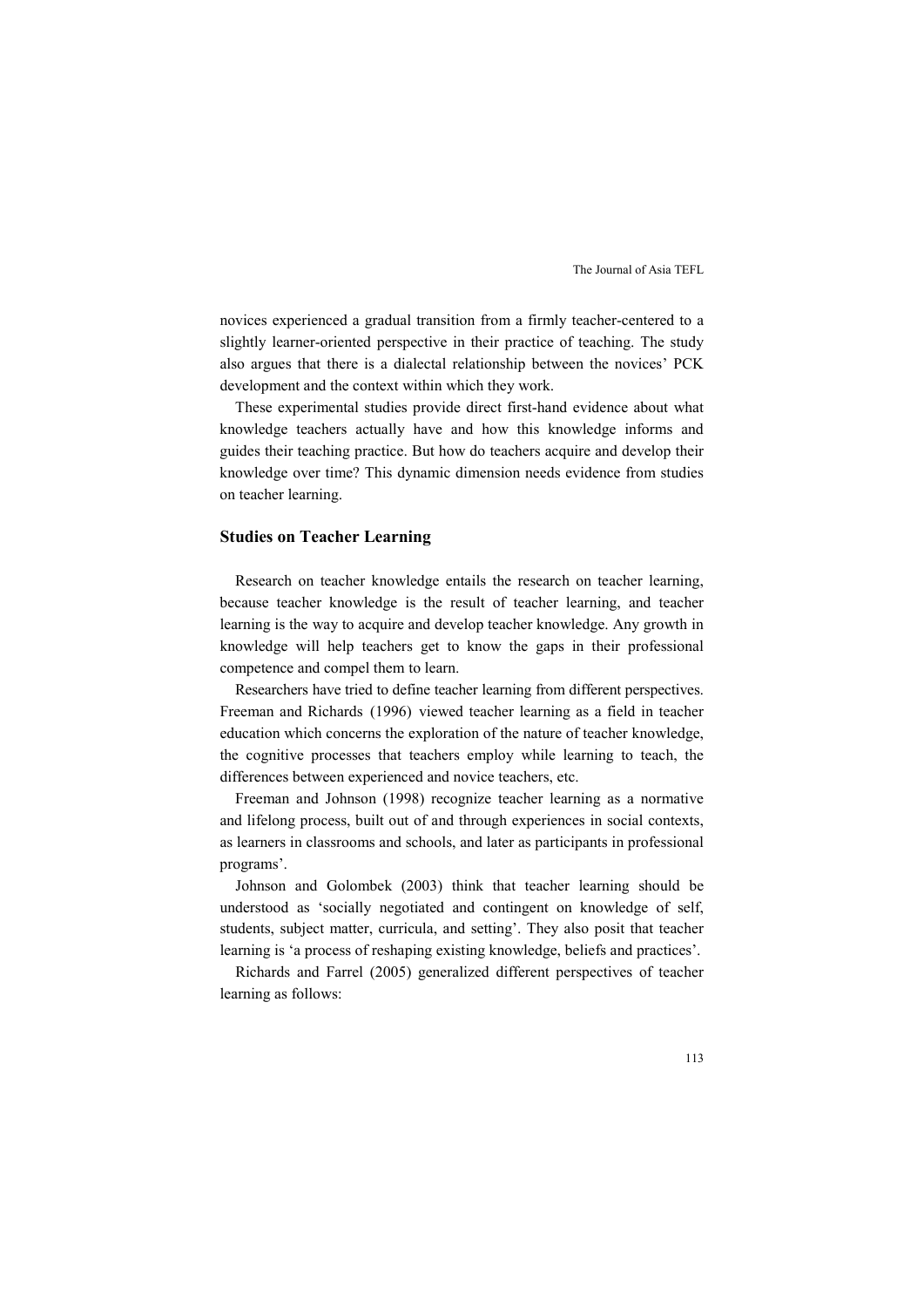- 1) Teacher learning is skill learning,
- 2) Teacher learning is a cognitive process,
- 3) Teacher learning is personal construction, and
- 4) Teacher learning is reflective practice.

All these conceptualizations coming under different theoretical approaches exhibit a change in people's understandings of the concept 'teacher learning', from a behaviorist perspective to cognitive and humanistic perspectives.

Some, little though, literature can be found dealing with the empirical explorations into how teachers learn in different contexts and what factors might affect this learning. Based on his own experiences as a CI (Collaborative Inquiry) initiator, Bray (2002) studied how CI can facilitate teacher learning in a united way, with the conclusion that participative inquiry is the best hope for teachers taking responsibility for their learning environment, and consequently for producing meaningful results in teacher development.

Cheng (2004) examined the role of a voluntary teacher learning community as an alternative means of professional development. The results of this study showed how a professional learning community supports teachers' learning, with the conclusion that teachers depend on various learning opportunities in both social and individual planes for their learning and changes.

Jurasaite-Harbison and Rex (2005) studied teacher informal learning through research participation. They used the framework of discourse analysis to describe one teacher's informal dialogue with a researcher, exploring how she positions and identifies herself during retrospective reflection about her current practice and goals for the future. The study demonstrated that in this particular mode of interaction the teacher learned by taking on the identity of a researcher.

Of more relevance and inspiration to the present study are those studies dealing with the situation of Chinese EFL teachers' professional learning. Liu (2006) examined six teachers' constructivist learning in a learning community, ETCRG (English Teachers' Classroom Research Group), which was set up as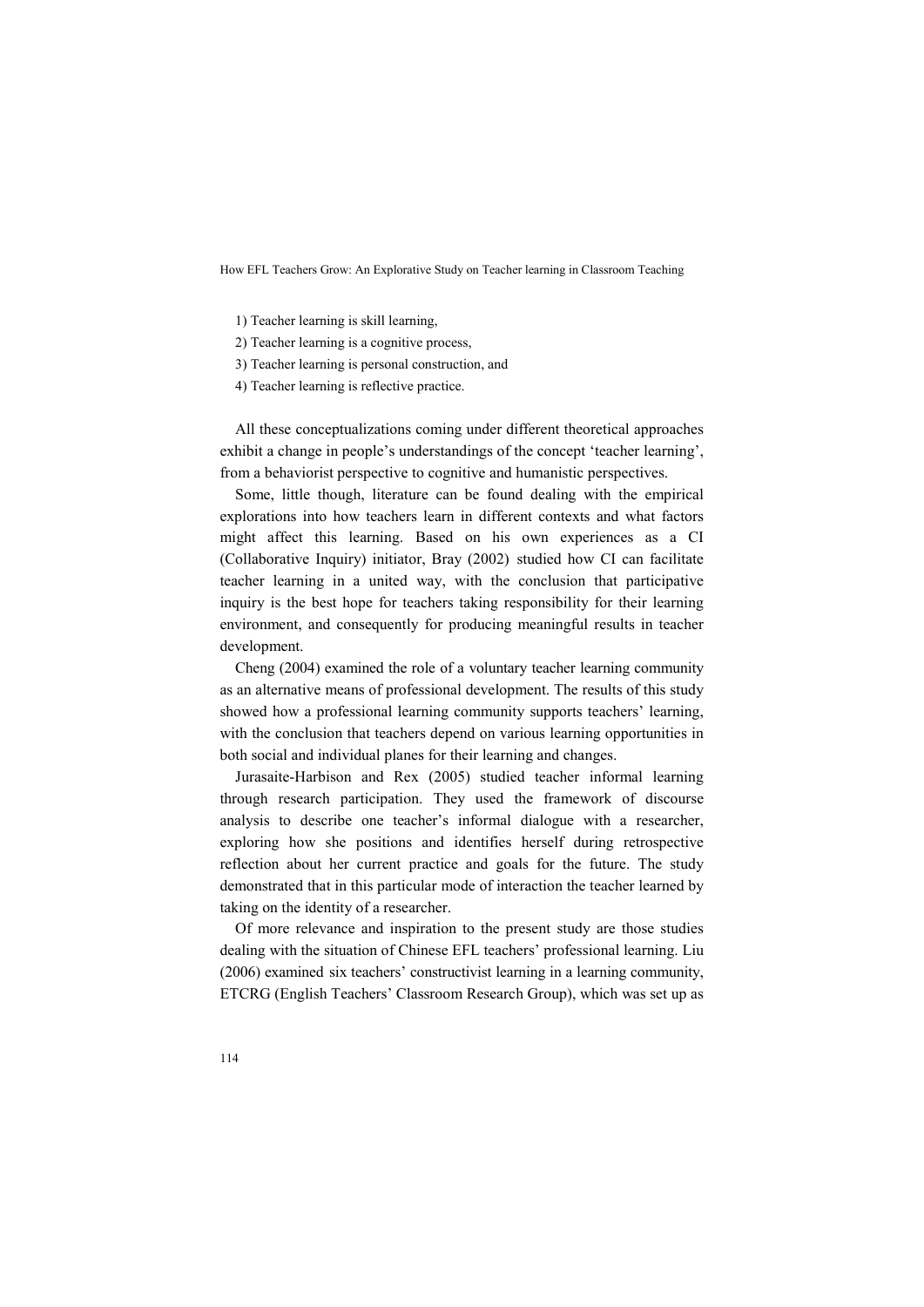a sort of intervening and facilitating factor. Regarding the learning product of ETCRG, this study finds that the ETCRG learning project has increased the participants' conceptual knowledge in L2 interaction, and has also resulted in changed classroom interactional behavior of the participants.

Gu (2007) studied nine primary and secondary EFL teachers, exploring how they learn from their formal and informal experiences and what changes this learning brings to their practice. The study produced significant findings that teachers in this study all experienced a continuous interactive and reflective learning process, with their learning styles ranging from being highly self-directed to group-oriented, and that the learning and development of the teachers in this study was facilitated by such contextual factors as role models, school support and various professional development activities.

### **The Purpose of the Present Study**

The studies mentioned above prescribed theoretically what knowledge teachers are expected to have, and described empirically what knowledge teachers actually have and how this knowledge informs and guides their practice. Some studies dealt with how teachers acquire and develop their professional knowledge through various forms of learning, such as reflective teaching, learning community participation, collaborative inquiry, or research engagement. But few researchers have tried to examine what and how teachers learn in the natural context, i.e., the day-to-day practice of classroom teaching. The assumption underlying these studies is that learning can only happen when the learner is actively engaged in some kind of social interactions within certain contexts. However, as we all know, the context in which teachers practice most of their professional endeavors is classroom teaching.

Allright (1983) emphasized the importance of classroom by pointing out that 'classroom is the proper place to look first for insights and understanding'. Richards and Farrel (2005) claimed that 'classrooms are not only places where students learn – they are also places where teachers can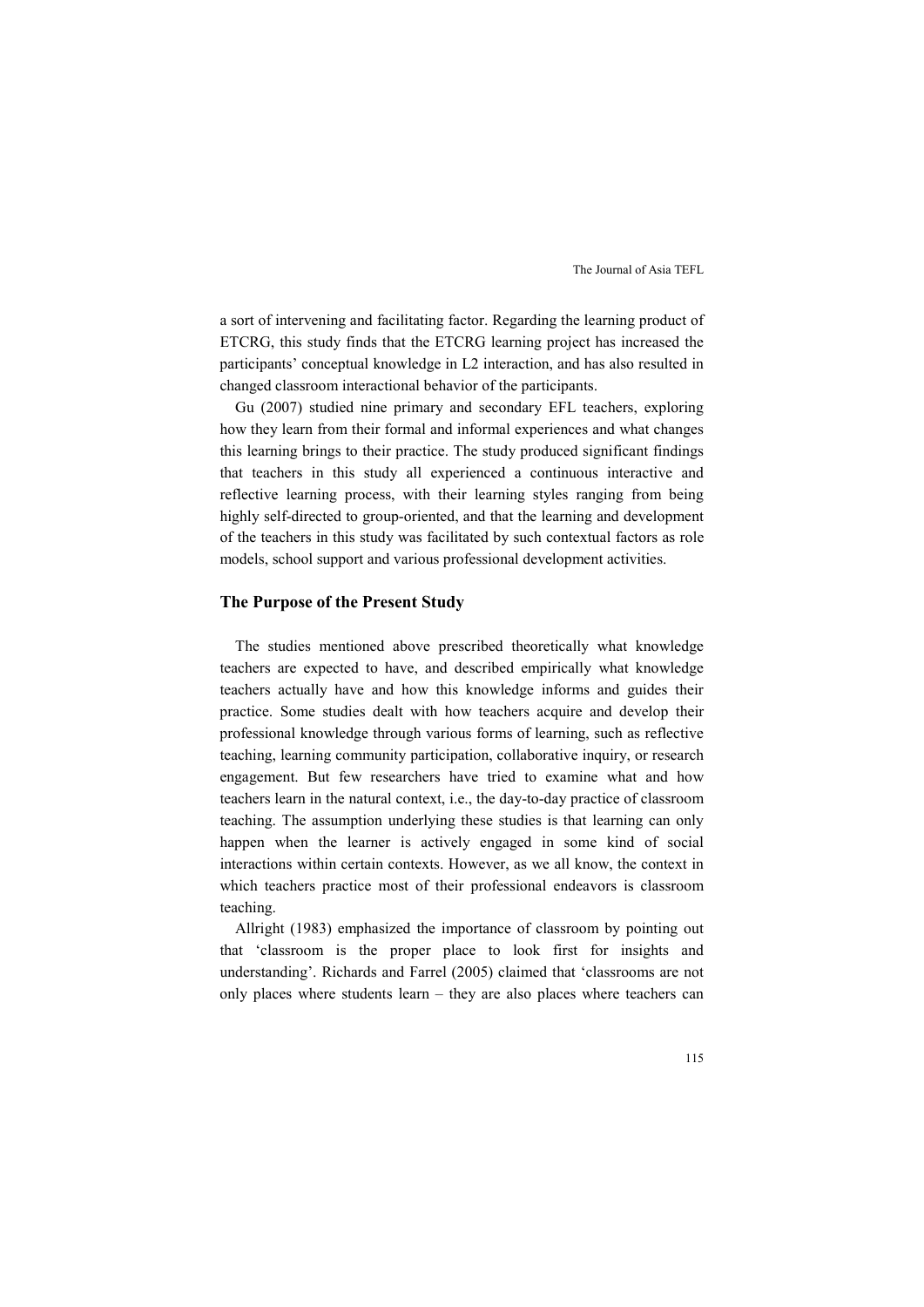learn'. Putnam and Borko (2000) said that an effective way for teachers' professional development is to locate teacher learning in practice, especially in classroom teaching, which is the powerful tool to help teachers change and grow.

So, classroom teaching is the most dynamic and vigorous part of teachers' professional practice, full of unexpectations, changes and growth, and it must be the context in which teacher learning takes place most frequently and saliently. To study teacher learning by locating it in the daily classroom teaching will surely help us understand better the nature of it.

To serve this purpose, the present study conducted a focused examination on teacher learning in classroom teaching by addressing the following research questions:

- 1) Do the teachers learn in classroom teaching? If yes, what do they learn?
- 2) How do the teachers learn in classroom teaching?
- 3) What are the contextual factors that might facilitate or constrain this learning? And how?
- 4) What is the shared pattern of teacher learning in classroom teaching?

# **RESEARCH DESIGN**

## **The Participant Teachers**

Two EFL teachers, Kate and Clara (pseudonyms) in the university where the researcher works were sampled as the participants in the present study.

One principle of sampling is to select individuals who are most likely to be 'information-rich' and exhibit the phenomenon being studied, from which the most can be learned (Chen 2000; Gall, *et al*, 2004; Merriam, 1998).

Kate is a teacher who has been teaching English in the university for 4 years. According to Huberman et al. (1993) and Berliner (1994), a teacher at this stage is assumed to have survived the initial entry difficulties and started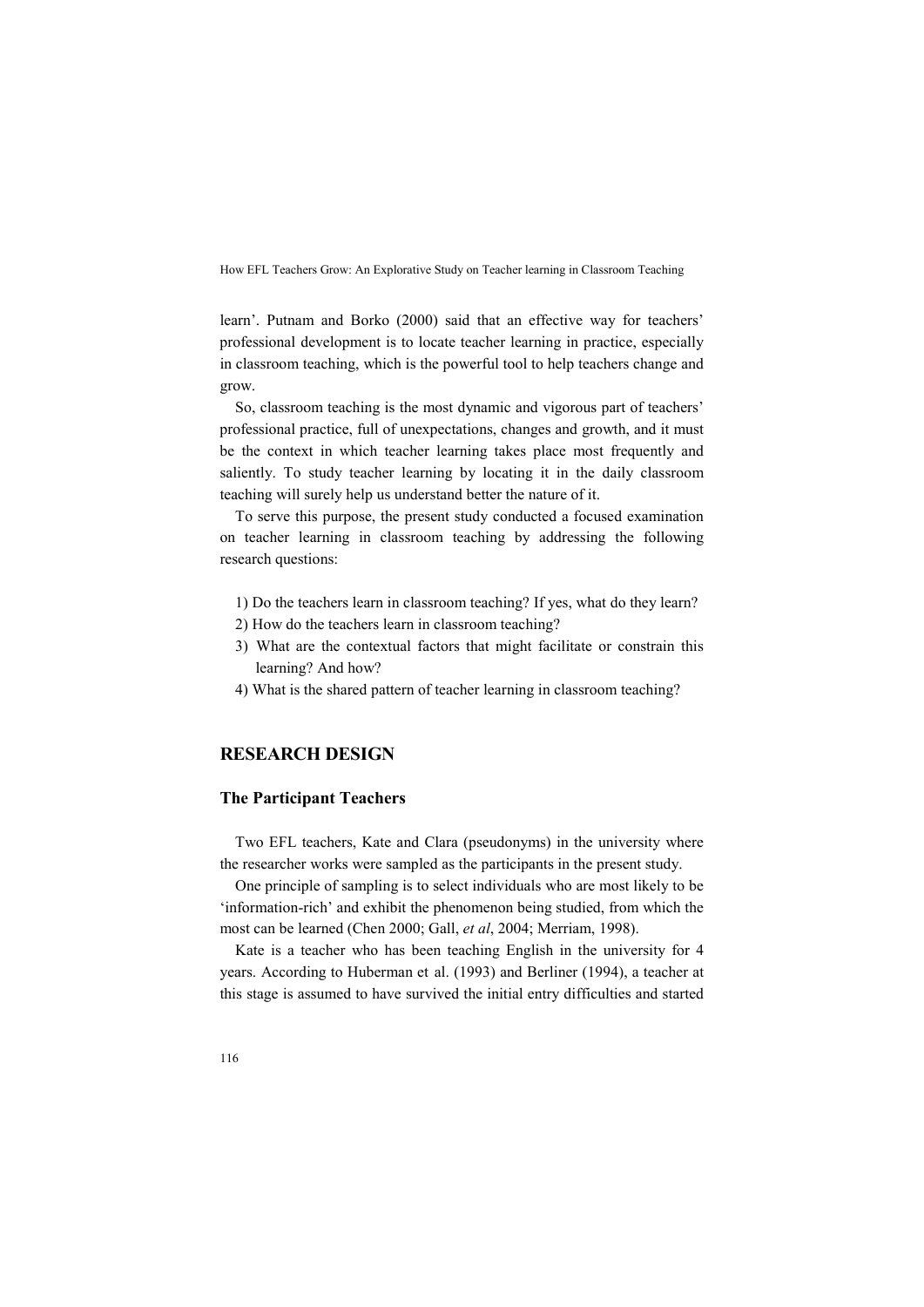to adapt him/herself to the challenges in the job. This is the period during which teachers are supposed to learn the most and the fastest.

Clara has been teaching English for 14 years. According to Huberman et al. (1993) and Berliner (1994), teachers at this stage have accumulated a certain amount of experience and are thus confident and capable enough to engage themselves in explorative experimentation of teaching theories and techniques. A case of this kind will exhibit enthusiasm and speed in learning, from which much information can be obtained.

It was hypothesized that besides differences, the two cases at different developmental stages might also exhibit some similarities in what and how they learn in teaching and would produce a comparatively overall picture of the phenomenon being explored.

Both teachers were recommended by their leaders because of their widely acknowledged teaching effectiveness and extraordinary commitment to the profession. Besides, Clara is the chief of the English Majors Office and has been working at this post for about three years.

While the research was done, Kate was teaching two courses, Intensive Reading and Listening Comprehension, to the first-year students majoring in Communication, and Clara was teaching second-year English majors the compulsory course Comprehensive English and the elective course of European Culture.

The following chart presents a detailed description of the information of the two participant teachers.

| The Personal Information of the Participant Teachers |                |                           |                 |                     |  |  |  |
|------------------------------------------------------|----------------|---------------------------|-----------------|---------------------|--|--|--|
| <b>Names</b>                                         |                | Gender Period of Teaching | Academic Degree | Professional Title  |  |  |  |
| Kate                                                 | Female 4 years |                           | Master          | Lecturer            |  |  |  |
|                                                      |                |                           | (on work)       |                     |  |  |  |
| Clara                                                |                | Female 14 years           | Master          | Associate professor |  |  |  |

**TABLE 1**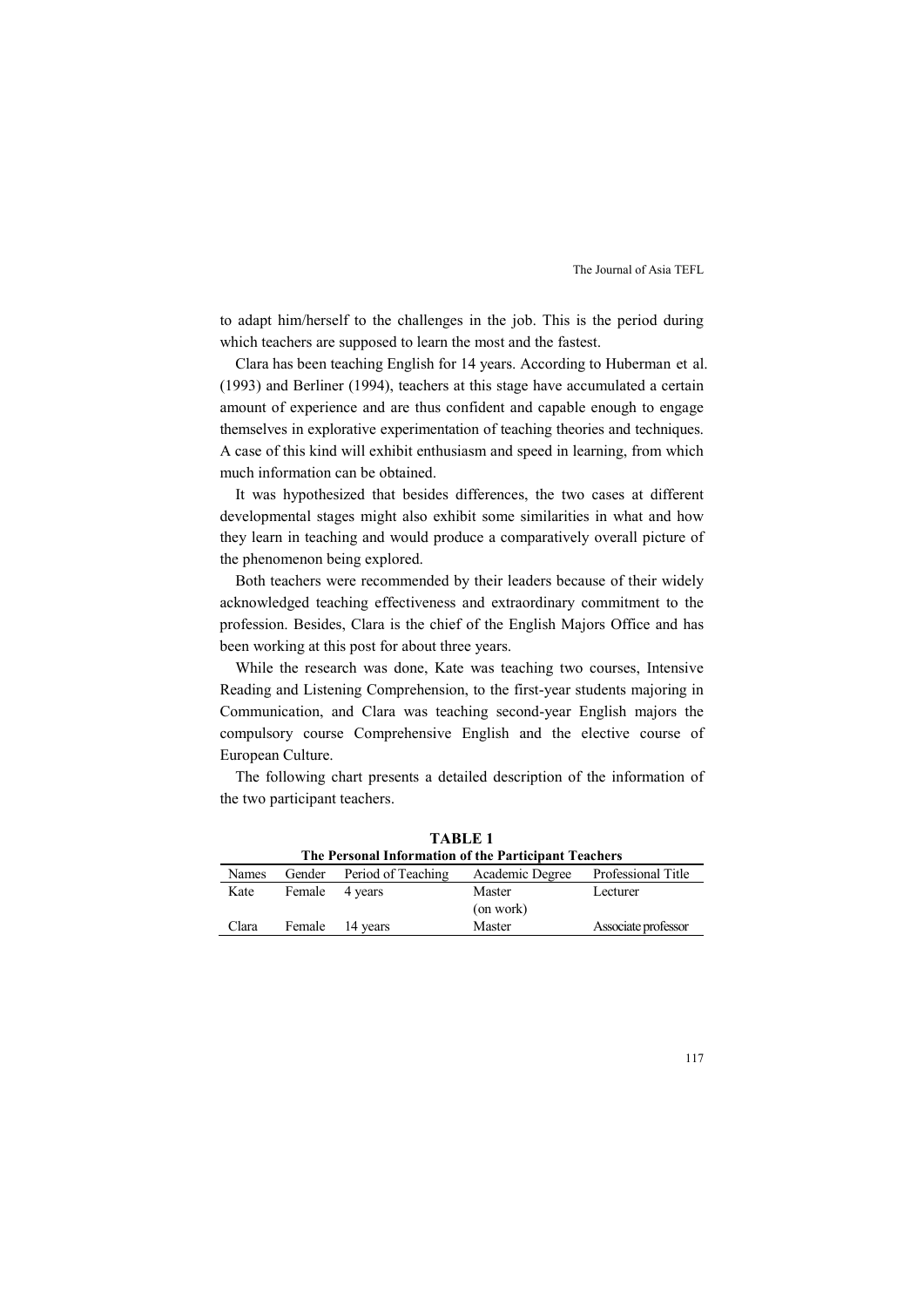# **Data Collection**

In order to get a fuller view of the phenomenon of teacher learning in classroom teaching, multiple sources of evidence were used for the present study.

### *Lesson Plans*

The teaching plans of each participant teacher during the research period were collected and used as a baseline against which we can examine what actually teachers do in classes. Do teachers carry out exactly what they have planned? Are there any deviations from the plans? If there are, what are the reasons? Do the deviations trigger the occurrence of teacher learning?

Totally 18 pieces of lesson plans by Kate and 36 pieces by Clara were collected as the data. All the lesson plans were labeled according to the name of the teacher and the date the lesson was delivered. For instance, if it was a lesson plan written by Clara for the class of March 10, it was labeled as 'Clara-LP080310', with the letters LP standing for 'lesson plan'.

#### *Teaching Journals*

Each of the participant teachers were asked to keep teaching journals to describe the process they prepare for, conduct and reflect upon their teaching.

The teaching journal is a powerful tool for teachers to explore, analyze and reflect upon their teaching. The use of this instrument provided an access into the thoughts and decision-makings of teachers and a further probe into their learning process.

For convenience and better expression of their thoughts, the two participant teachers were asked to write their lesson plans and teaching journal in their mother tongue Chinese. Totally 18 pieces of teaching journals by Kate and 36 pieces by Clara were collected as the data (the two teachers were asked to keep teaching journals even when their classes were not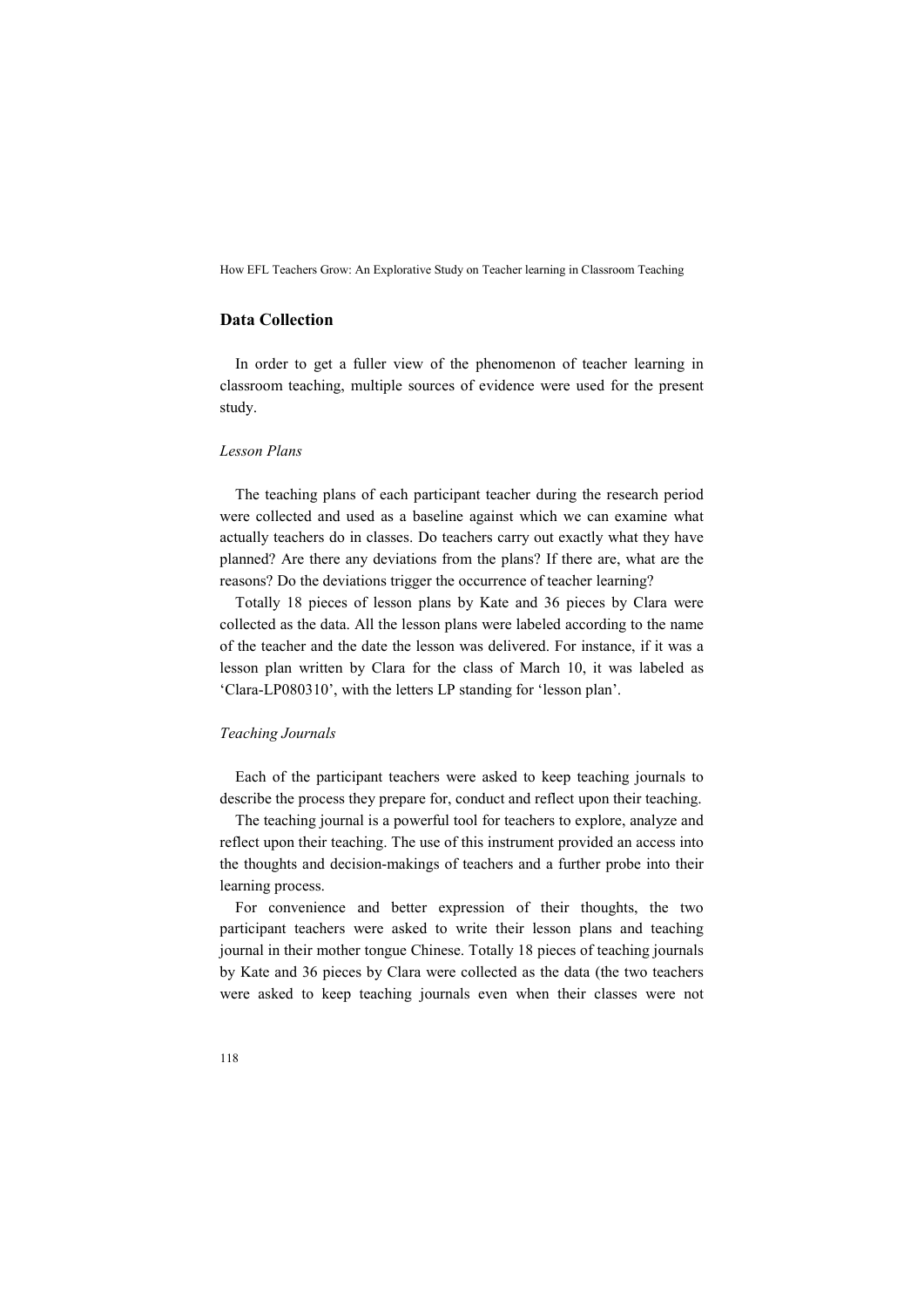recorded). All the teaching journals were labeled according to the name of the teacher and the date the journal was produced. For instance, if it was a teaching journal written by Kate on April 28, it was labeled as 'Kate-TJ080428', with the letters TJ standing for 'teaching journal'.

#### *Classroom Observation*

For comparison, Kate's Intensive Reading classes and Clara's Comprehensive English classes were chosen as the focus of observation.

Totally four months' observations and recordings of the two participant teachers' classroom teaching were done to examine how they conducted their teaching: how they organized the content and procedures of the lesson, how they organized and managed the classroom tasks, how they engaged the students, how they made use of the materials and resources at hand, and so on. The observations were conducted by referring to the lesson plans to see whether the teachers carried out their plans to the dot, or departed from the plans. If there were any departures, what caused them?

Kate had four hours' Intensive Reading classes per week, while Clara had six hours' Comprehensive English classes per week, and the observations and recordings were made alternatively by week. Except drop-outs due to the holidays such as the May 1 Day, the Dragon Boat Festival and the Clear Brightness Festival, and also the routine Spring Sports Meeting of the University, totally 12 times, 24 hours' Intensive Reading classes of Kate were recorded and 17 times, 34 hours' Comprehensive English classes of Clara.

All the video recordings were burned into discs and the discs were then labeled in accordance with the name of the teacher and the date when they were produced. For instance, if it was a recording of Kate's classroom teaching on the day May 15, it was labeled as 'Kate-VR080515', with the letters VR standing for 'video recordings'.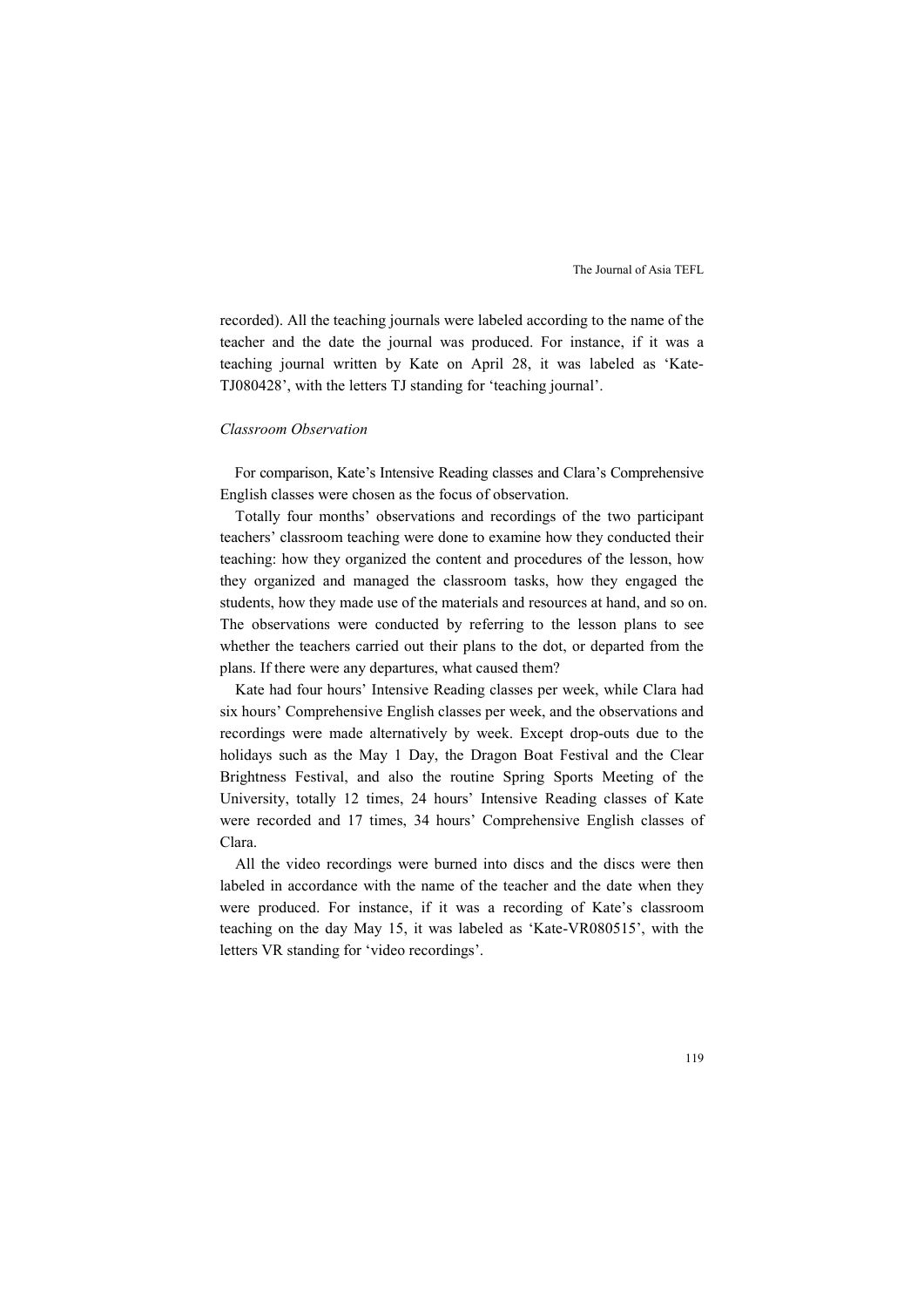### *Stimulated Recalls*

It is difficult to disclose covert teacher's mental processes involved in teaching because the nature of professional knowledge is tacit and implicit within the teaching act. However, stimulated recall can give us a glimpse into the beliefs and thoughts of the participant teachers and how these beliefs and thoughts guide their teaching.

Shortly after each session of observation, the participant teachers were asked to do stimulated recall while watching the video tapes of their classroom teaching. The purpose of this was to examine what knowledge and beliefs they hold when they teach, why they respond to and solve the problems in a certain way, and how they reflect upon and evaluate the effectiveness of their teaching.

The teachers' verbal recollections were recorded into a Sony recorder stick for later transcription and analysis. 29 sessions of stimulated recall in total were conducted, with Kate 12 times and Clara 17 times, corresponding to the numbers of classroom recordings.

#### *In-Depth Interviews*

In-depth interview designed in this study intended to uncover the participant teachers' perceptions about their practice and their professional development; it provided shortcuts to identify relevant sources of evidence.

First, the researcher interviewed the participant teachers at the outset of the research period to get the initial profile of their educational background, learning experiences and teaching beliefs, etc. At the end of the research period the participant teachers were interviewed again to see whether any changes had happened in the participant teachers' beliefs and views, and if any, what they are.

#### *&arrative Inquiries*

Narrative inquiry is a comparatively newly invented methodology proposed by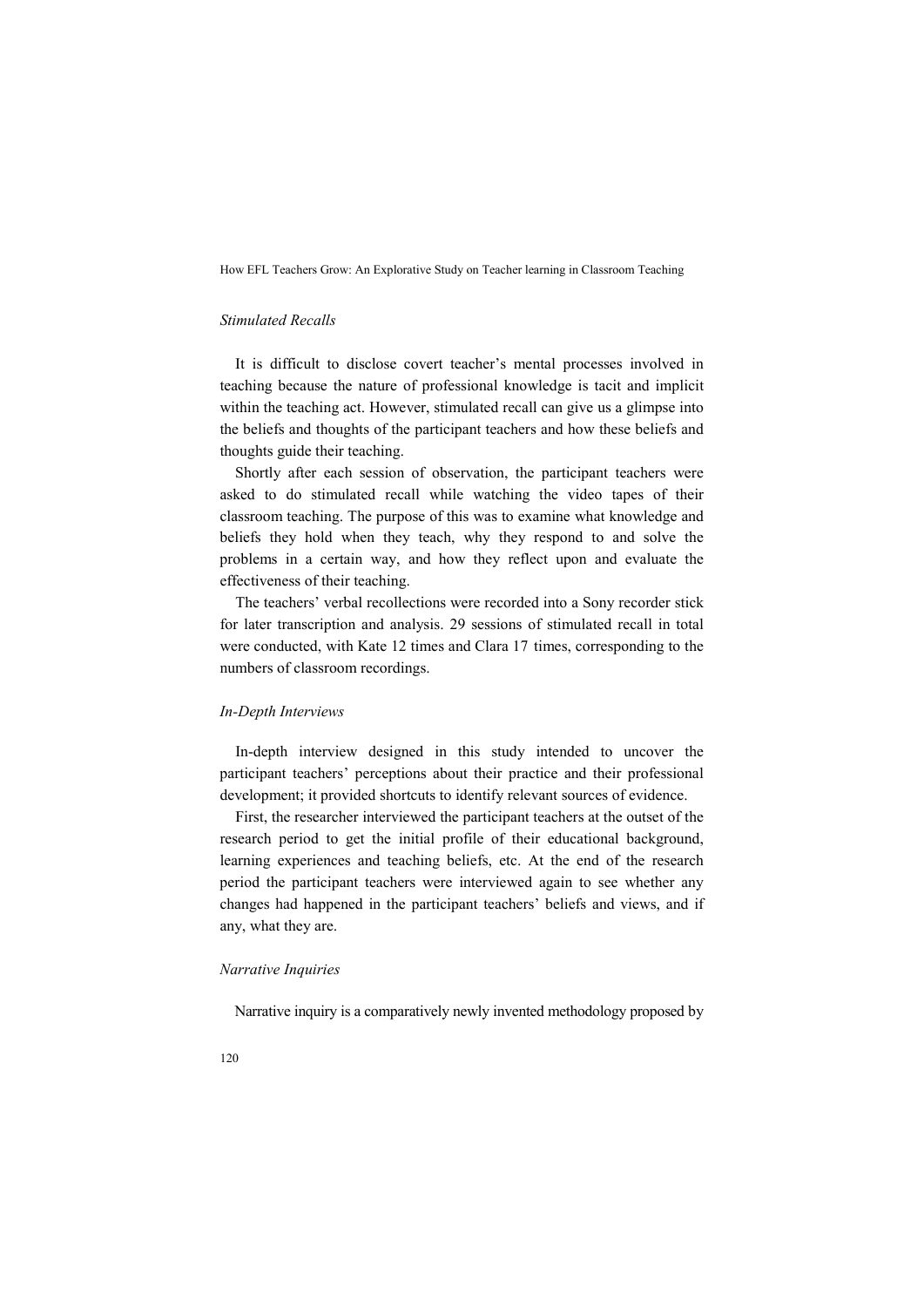Clandinin and Connelly (2000). The participant teachers were asked to do narrative inquiry both before and after each observation session to see how the happenings in their daily lives at the dimensions of temporality, sociality and place might affect their teaching and learning.

Data of this source help identify those contextual factors that might facilitate or constrain teachers' learning, and provide a fresh and special outlook into the phenomenon.

The stimulated recalls, interviews and narrative inquiries were conducted in Chinese for better communication between the researcher and the participant teachers, and after all the verbal data were transcribed verbatim into Chinese by the researcher, they were returned back to the two participant teachers to check whether where any missing information or misunderstandings. The transcribed verbal data were labeled according to its data type, name of the teacher and the date when it was produced. For instance, if it was a stimulated recall by Clara on April 9, it was labeled as 'Clara-SR080409', with the letters SR standing for 'stimulated recall'. Totally there are four pieces of transcribed in-depth interview since four interviews were conducted, with one interview before observation and one interview after observation for each teacher, and therefore, for example, one piece of interview transcription was labeled as 'Kate-IBO' or 'Kate-IAO', with the letters IBO standing for 'interview before observation' and IAO 'interview after observation'. For narrative inquiry data, it was labeled, for example, as 'Clara-NI080604', with the letters NI standing for 'narrative inquiry'. The labeling of all the data was shown in the following table:

**TABLE 2 The Labeling of the Data** 

| THE LADENHE OF the Data |                          |                                 |              |                                             |              |              |  |  |
|-------------------------|--------------------------|---------------------------------|--------------|---------------------------------------------|--------------|--------------|--|--|
|                         | In-depth                 |                                 |              | Fieldnotes Stimulated Lesson Plans Teaching |              | Narrative    |  |  |
|                         |                          | Interviews (with dates) Recalls |              | (with dates) Journals                       |              | Inquiry      |  |  |
|                         |                          |                                 | (with dates) |                                             | (with dates) | (with dates) |  |  |
| Kate                    | Kate-IBO                 | Kate-FN                         | Kate-SR      | Kate-LP                                     | Kate-TJ      | Kate-NI      |  |  |
|                         | $Kate-IAO$               |                                 |              |                                             |              |              |  |  |
|                         | Clara Clara-IBO Clara-FN |                                 | Clara-SR     | Clara-LP                                    | Clara-TJ     | Clara-NI     |  |  |
|                         | Clara-IAO                |                                 |              |                                             |              |              |  |  |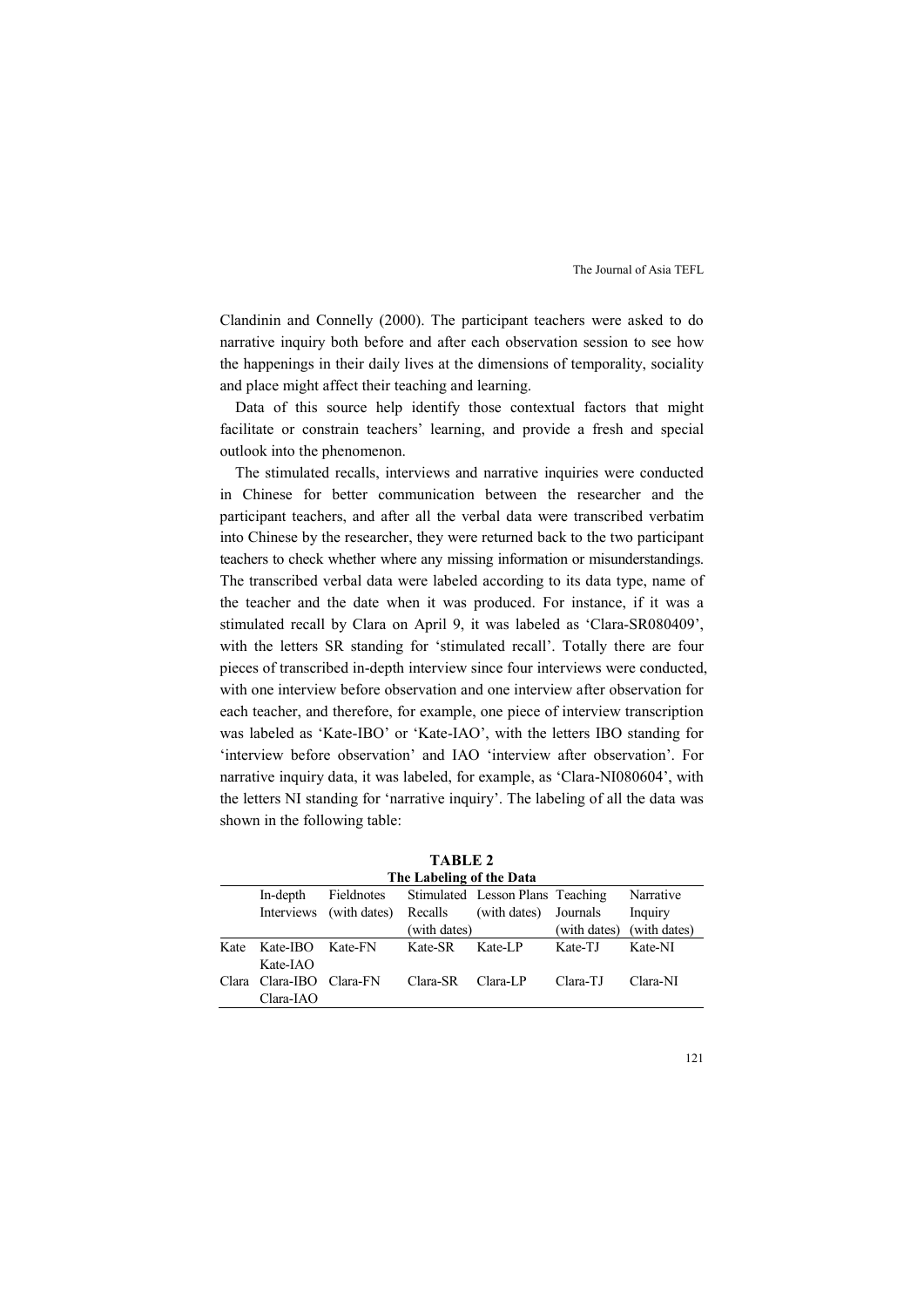## **Data Analysis**

### *Qualitative Analysis*

All the data collected were analyzed first qualitatively and then quantitatively.

The qualitative analysis of the data was done jointly by the researcher and an EFL expert, who has about 20 years' EFL teaching experience and is one mid-level leader in the university, quite experienced in administrating and executing programs of teacher professional development.

The five-step procedure of data analysis in Gatbonton's study (1999) was referred to and on the basis of it a three-step method was worked out for the data analysis of the present study.

*Segmentation and labeling.* The researcher and the expert first jointly examined a transcribed segment of one teacher's transcribed stimulated recall in order to come to an agreement about the units of analysis and labels to be used. For illustrative purposes, some data segments are presented below (translated by the researcher from Chinese).

When I prepared for the lesson, I referred to the *Teacher's Book*, *Longman Dictionary of Contemporary English* and Internet.

When I referred to these sources I learned

- 1) what 'Zimmerman Note' is and its functions in World War Two<sup>1</sup>;
- 2) the contributions of the American President Woodrow Wilson to the  $\text{War}^2$ ; and
- 3) the third meaning of the word 'emerge', 'to come out of a difficult experience', and got an example sentence, 'She emerged from the divorce a stronger person'<sup>3</sup>. (Clara-LP080310)

For the lesson plans, the researcher and the expert arrived at a simple system for sorting out the evidence indicating the gains in the teacher's knowledge when she was doing the lesson preparation, for example, Cultural Knowledge (1) and (2), and Vocabulary Knowledge (3).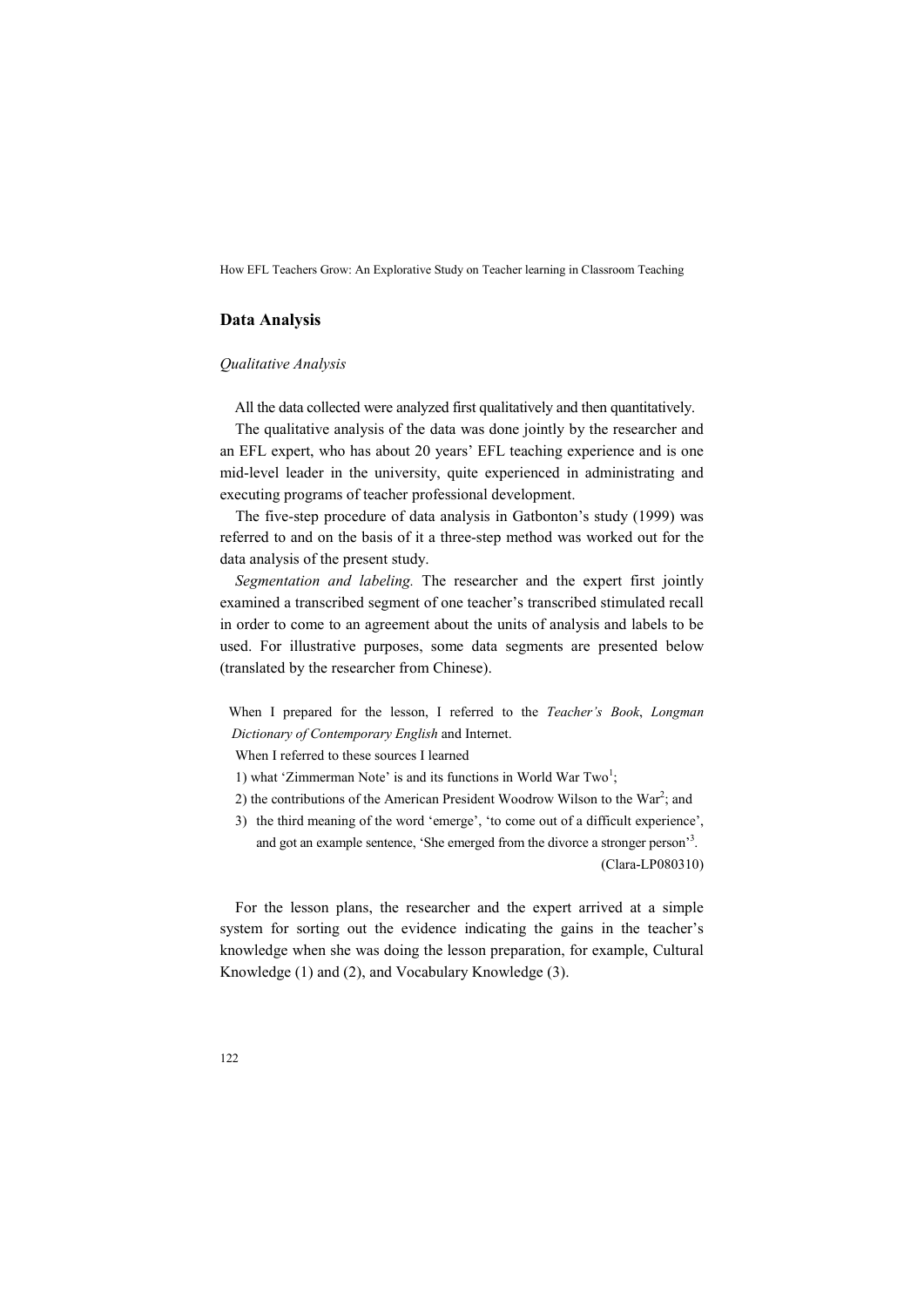This student is agreeable and cute<sup>1</sup>. His English is not good enough, but he likes it and usually engages himself actively in the study of English<sup>2</sup>. He has many problems with his English listening comprehension<sup>3</sup>, so I think he did not give a correct answer to my question, not because he did not understand the passage but because he did not understand my question. Therefore I asked him to translate my question into Chinese<sup>4</sup>. (Kate-SR080403)

For stimulated recall, both the researcher and the expert agreed upon a system for segmenting the transcriptions into small units indicating the teacher's thoughts, knowledge or beliefs, for example in the above transcribed piece, Know Student's Personality (1), Know Student's Learning (2), Know Student's Problem (3), and Teaching Skill (4).

The task of 'Ordering the passage' suits the students' proficiency level<sup>1</sup>. This activity was seldom done before, so at the beginning the students did not know how to do it properly<sup>2</sup>. With my explanations and suggestions<sup>3</sup>, the students finally learned how to order the passage in a successful way<sup>4</sup>. I think this activity can raise students' awareness of the cohesive and coherent relations between sentences in a passage and cultivate students' ability of structuring passage logically. This will be helpful for their reading and writing competence<sup>5</sup>. (Clara-TJ080411)

For the teaching journals, the researcher and the expert tries to find out those thought units indicating the teacher's reflection on her teaching and gains in knowledge or changes in beliefs, for example, in the above journal piece, Suit Students' Level (1), Know Students' Problem (2), Teaching Skill (3), Student Progress Check (4), and Beliefs (5).

*Categorization.* After the segmentation and labeling of the raw data were done, the researcher and the expert organized these units into categories based on shared themes. Thus all the units describing the teachers' knowledge of cultural information, vocabulary or grammar were further categorized as **Subject Matter Knowledge**; those units indicating teachers'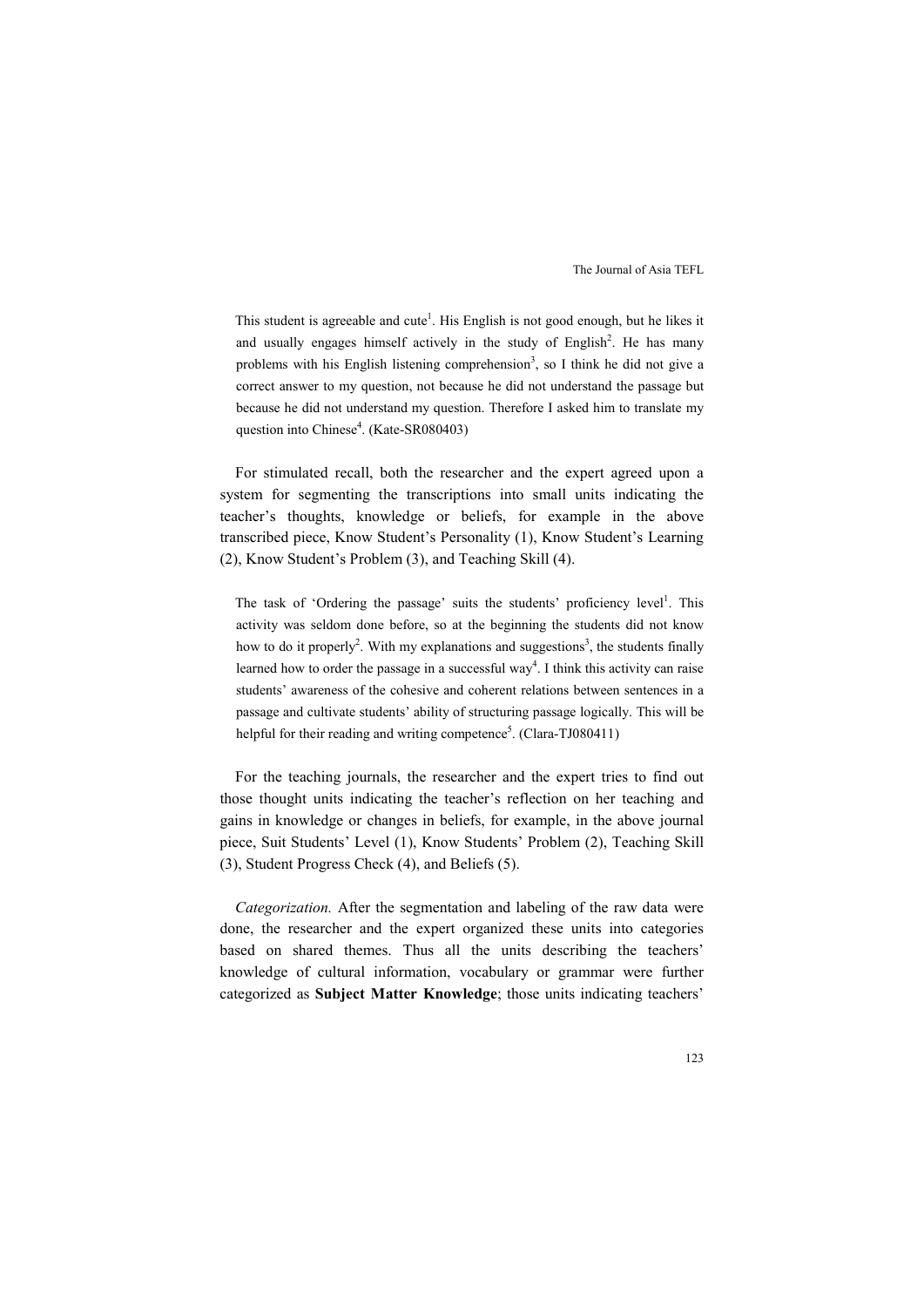knowing about students' personality, problems or needs were further categorized as **Knowledge of Students**; and the units in the chunk of teaching journal describing the teacher's reflection on the task she designed were categorized as Task Design, under the larger umbrella category **General Pedagogical Knowledge**, which includes such sub-categories as Time Control, Discipline Students, Task Design, Difficulty Reduce, Content Plan, Interest Raise, Engage Students, Instructional Flexibility, Use of Realia. Other umbrella categories that were defined are **Pedagogical Content Knowledge**, **Knowledge of Context** (including the factors of educational policies, curriculum, schools and families), **Others** (including those thoughts that were difficult to be collapsed into any of the above categories, such as past experience, learning strategies, affections, etc.).

*Data Selection.* Since the purpose of the present study was to examine teacher learning in classroom teaching, it was imperative to limit the data only to reported thoughts that indicates 1) the occurrence of learning, 2) the results of learning (i.e. gains in teachers' knowledge or changes in teachers' beliefs), and 3) the factors that might affect this learning.

#### *Quantitative Analysis*

While the qualitative analysis made it possible to categorize the data systematically, a quantitative analysis of the resulting categories was necessary to determine if statistically reliable patterns had emerged. For this purpose, a count was done of how frequently the categories occurred in each of the participant teacher's data and in the data of the two teachers as a group. These frequency figures made it possible to determine the defined categories ranked in frequency of occurrence in the teachers' data and whether there were consistent patterns in these rankings across teachers.

# **RESULTS AD DISCUSSIOS**

The systematically processed data was further analyzed based on the four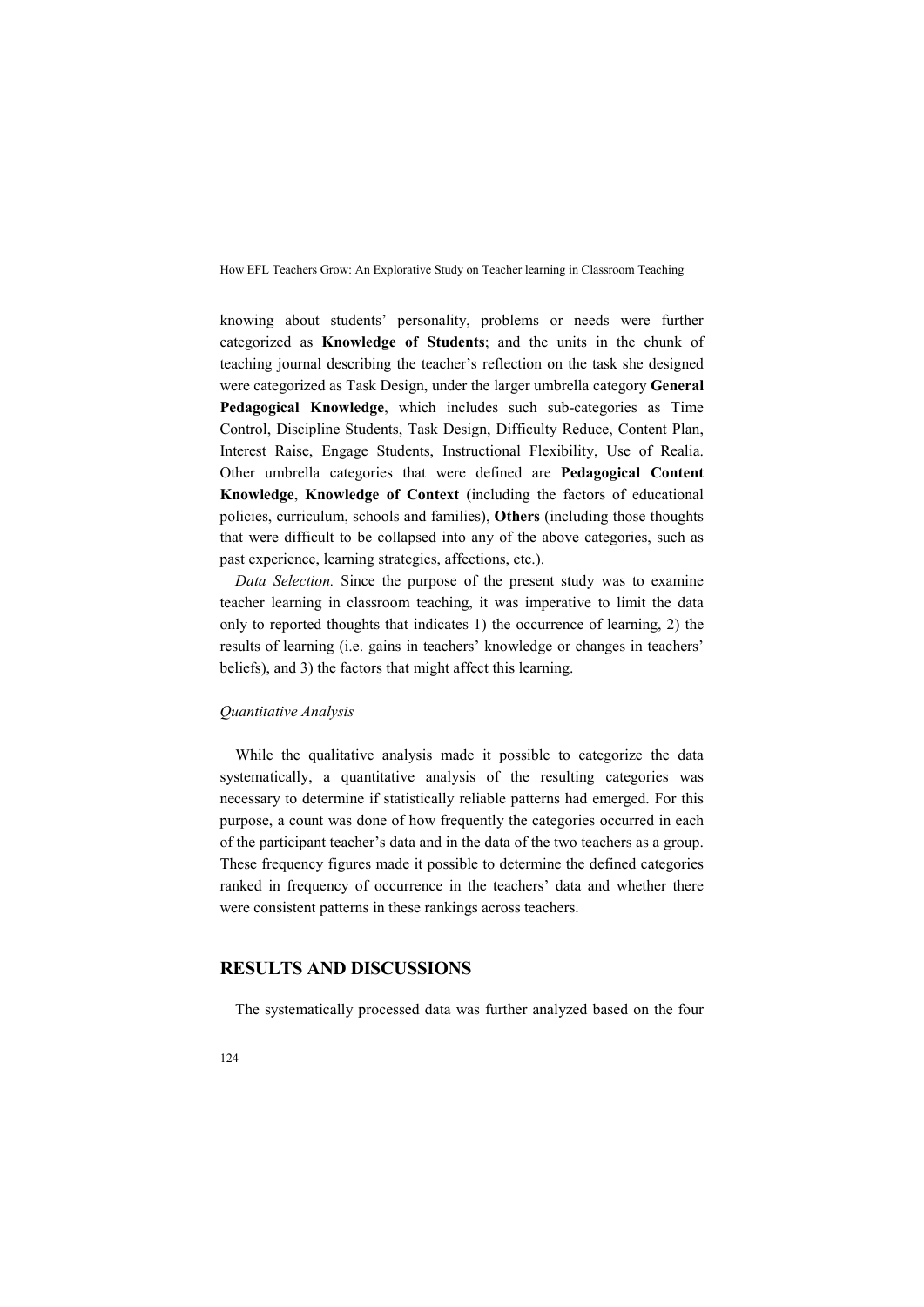research questions and the following findings were obtained.

# *Question 1***: Do The Teachers Learn in Classroom Teaching? if Yes, WHAT do they Learn?**

Data derived from the lesson plans, stimulated recalls and teaching journals proved that there were gains and changes in the two teachers' pedagogical knowledge and beliefs, and some improved teaching behaviors resulted from these gains and changes. Changes in knowledge, beliefs or behaviors are recognized as the occurrence of learning, therefore, a conclusion can be safely made that the two teachers did learn in their classroom teaching.

For example, in the stimulated recall on April 21, Kate talked about how she organized group discussion in classroom:

- R (researcher): After you finished the explanation of paragraph 8, you asked students to discuss in groups the two topics you provided, *Peace on earth begins at home* and *How to refuse to be a passive smoker?* How do you think of your organization of this activity?
- K (Kate): I think this activity was not successfully organized as I had expected before class. First, some students belonging to the same group sat separately today and made it inconvenient to discuss with each other. Second, when I walked around the classroom I found some students were not discussing with other group members; they were just busy writing down something. This was against the purpose of this activity, you know, to practice their oral English. I also found some students were not discussing the two topics I gave them; instead, they were talking about some other irrelevant stuff. As a result, when I asked them to come to the front to present their ideas, they obviously did not do a good work. So, I think, for this activity, most of the students did not work as well as I had expected. Maybe it was not interesting enough to engage them.

(Kate-SR080421)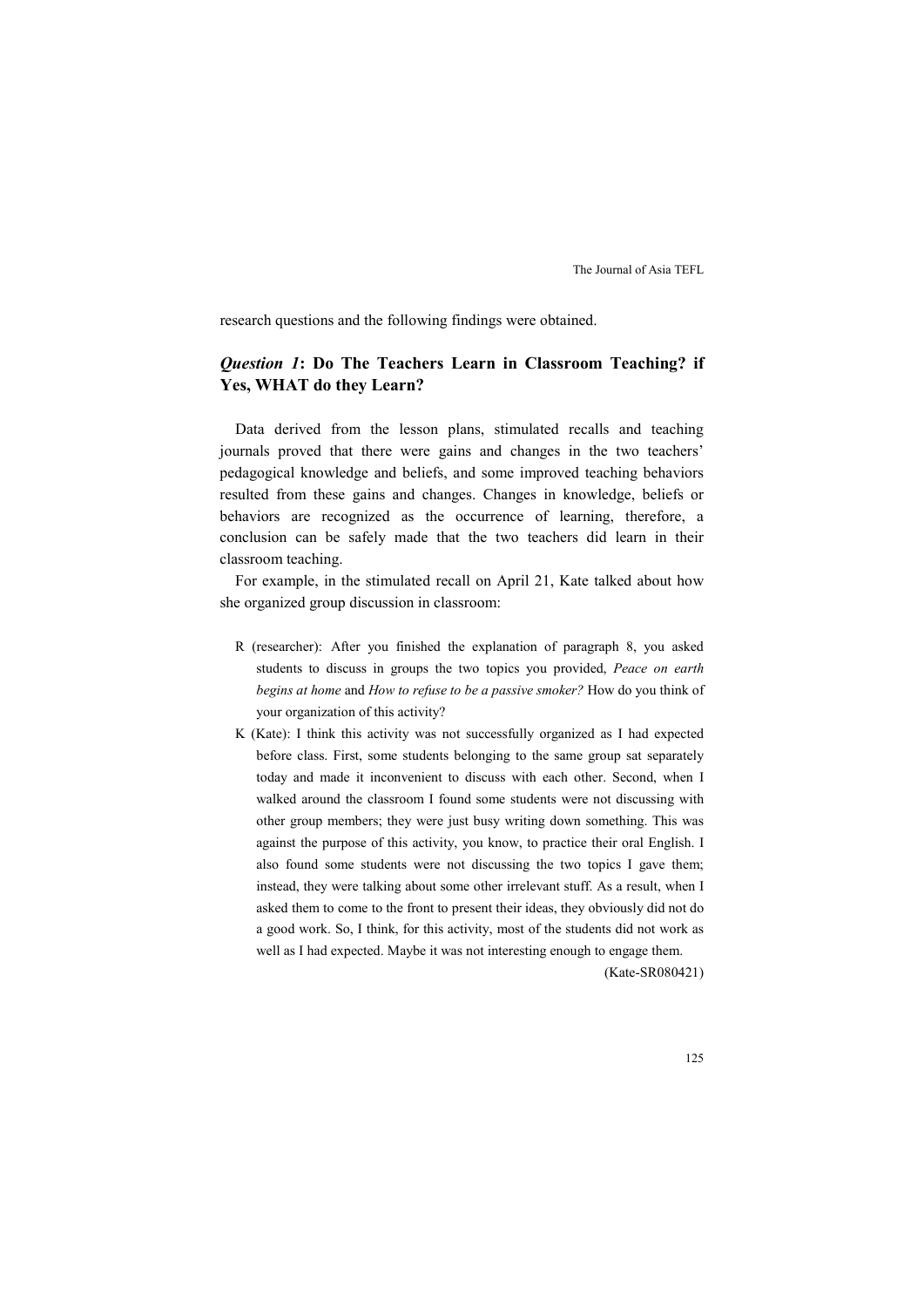Later in her teaching journal Kate reflected on this activity:

I felt that the students were not interested enough in the discussion on *Peace on earth begins at home*. After class I asked several students about the reason, they said that the topic was a little difficult for them and they did not know how to start it. This indicates that I did not consider the difficulty the student might have when I designed this activity. It would have been better if I had told them that the discussion might be started from the perspectives of women's social status or family violence.(Kate-TJ080414)

From these two pieces of data it was easy to detect the occurrence of Kate's learning. First, Kate evaluated the activity: *not successfully organized*; then she analyzed the reason: *the topics were too difficult for the students*; finally, Kate proposed solutions: *consider the difficulty the students may have when designing activities and provide students with some help when necessary*. This thinking process exhibits a change in Kate's knowledge about how to design and carry out tasks in classroom teaching.

Take as another example Clara's stimulated recall on March 26, in which she talked about how she finally changed the content of her teaching on that day:

- R: When I read your lesson plan, I found that you originally planned to do the analysis of the theme of the text after you finish the explanation of the whole text. That will be on the next time. But actually you did it today, before you got to the detailed study of the text. Why did you do this change?
- C: When I prepared for this lesson, I found the theme of the text was quite hard for the students to tell, so I decided to do it after I finish the explanation of the text. But in class, when we did the part of *Pre-reading Questions*, I came to realize that the students understood the text very well, and I thought they could work out the theme of the text. So I finally decided to do it today, not wait until next time.(Clara-SR080326)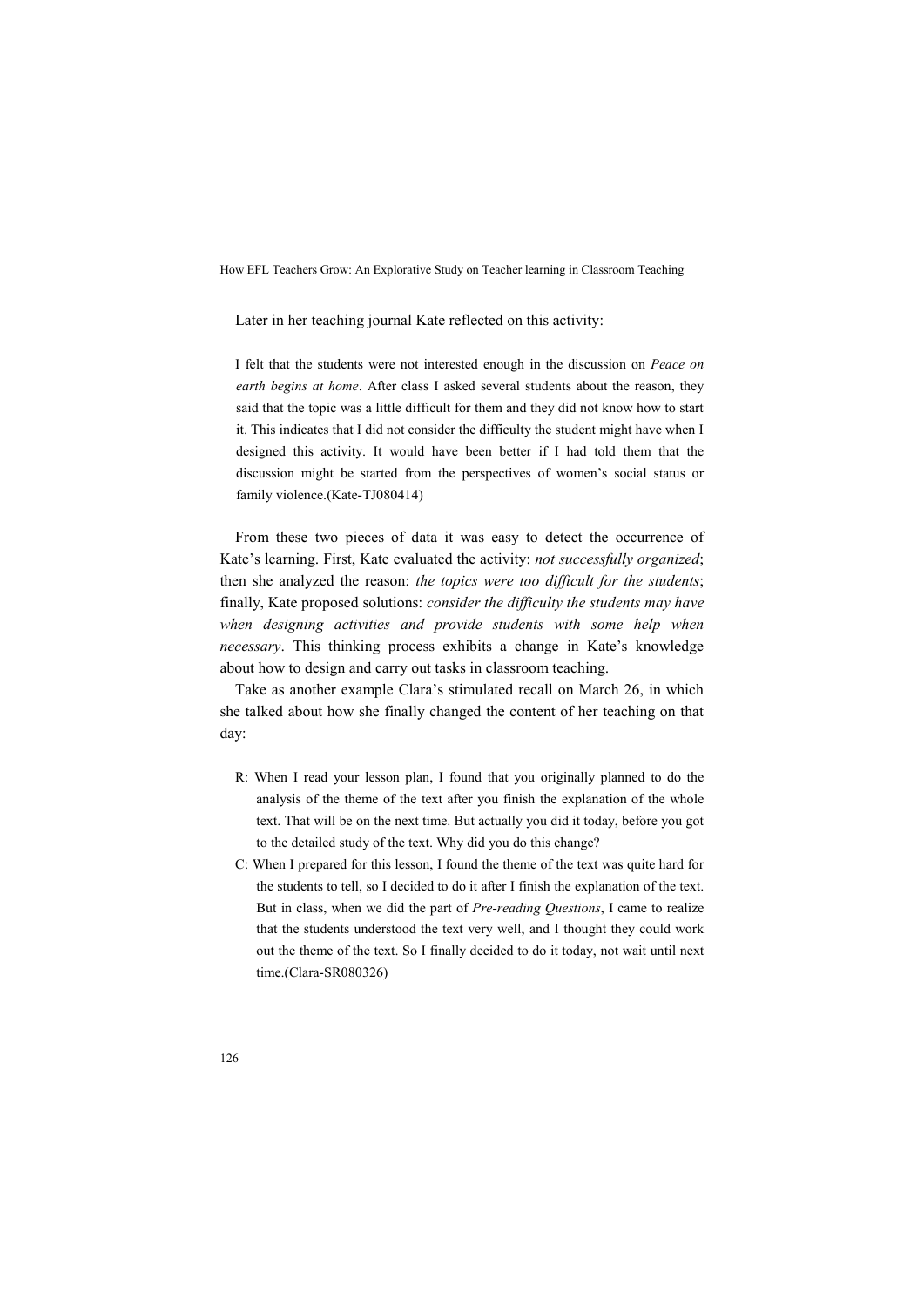Clara changed her lesson content by doing the theme analysis in advance due to her recognition about the progress of the students. From this teaching incident Clara learned how to check the students' progress and adjust her lesson content accordingly. This incident also indicates that besides the gain in knowledge, Clara changed her teaching behavior as well by doing the theme analysis task before getting down to the detailed study of the text.

With the analysis going further, significant findings constantly surfaced from the data indicating gains in the two teachers' pedagogical knowledge and changes in their teaching beliefs and behaviors. Data from the in-depth interviews further supported these findings.

I think an obvious change is that I have improved my ability of managing the classroom. For example, in the past, if some students were late for class, my teaching would be affected a lot because I couldn't concentrate on the lesson for a few minutes. But now I can deal with this problem calmly and appropriately. On the other hand, I have expanded the horizon of my teaching and can employ diverse means of delivering lesson content and organizing activities. … Also, I have made a big progress in communicating with my students. … (Kate-IAO)

I think experience is accumulated in yearly practice of teaching. When I accomplish one semester's work my teaching competence will surely be strengthened. For instance, this semester I have developed new understandings of the structure and content of the text book, Contemporary *College English, Book IV*. As to the students, I have learned more about the students' characters, interests, learning styles, etc. In addition, I have improved my ability of controlling classroom time, by planning a lesson more specifically and distributing time more scientifically. … (Clara-IAO)

The quantitative analysis of the data helped the researcher get 221 thought units in Kate's data indicating gains or changes in her pedagogical knowledge or beliefs, and for Clara, the number was 302. After grouping these thought units into different categories of knowledge, the researcher got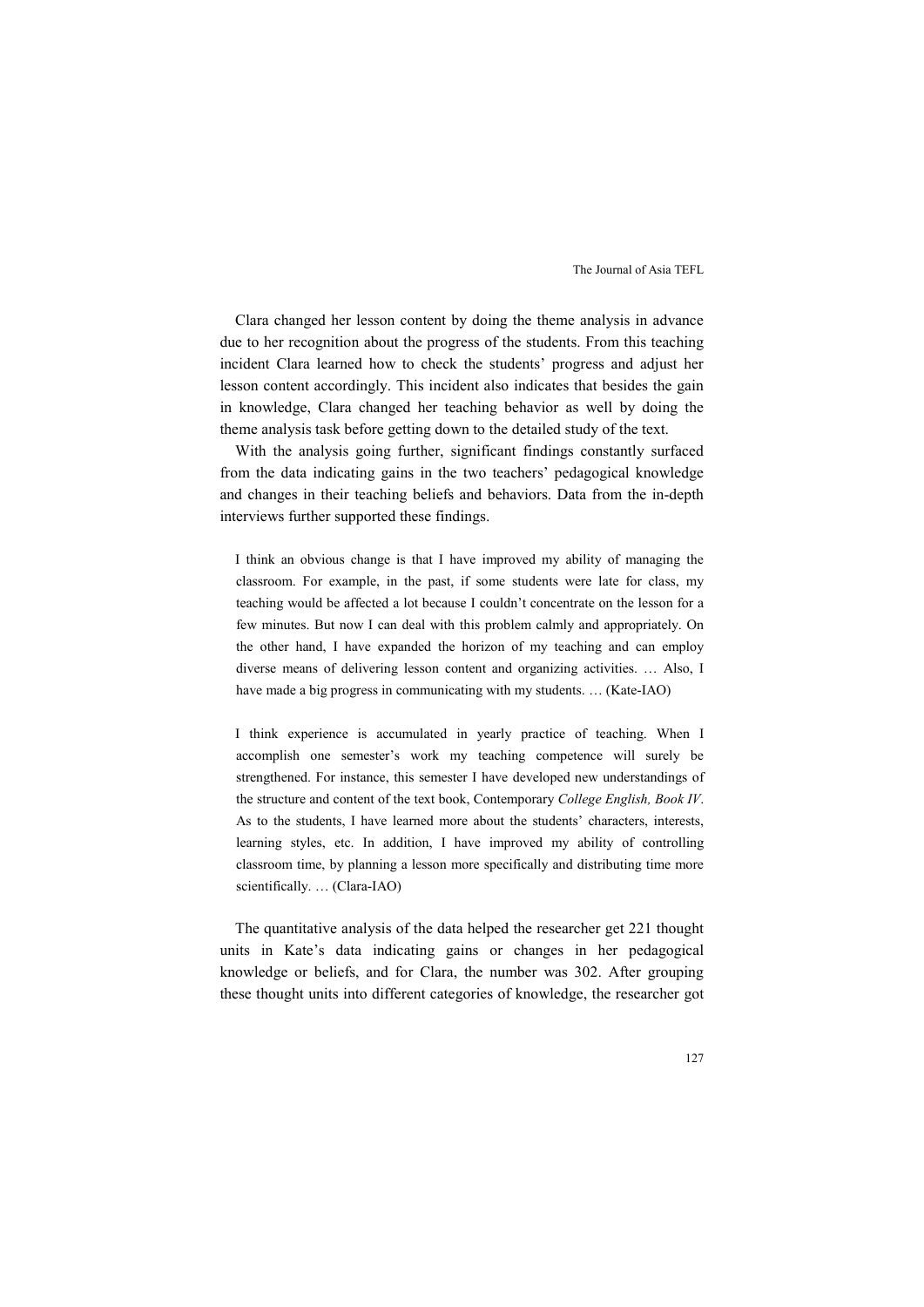the frequency and percentage of each category, presented in Table 3.

| <b>TABLE 3</b><br>The Frequency And Percentage Of The Reported Knowledge Categories |           |             |             |                     |         |        |  |  |  |
|-------------------------------------------------------------------------------------|-----------|-------------|-------------|---------------------|---------|--------|--|--|--|
| Categories                                                                          |           |             |             |                     |         |        |  |  |  |
| Teachers                                                                            | Subject   | Pedagogical | General     | Knowledge Knowledge |         |        |  |  |  |
|                                                                                     | Matter    | Content     | Pedagogical | of                  | of      | Others |  |  |  |
|                                                                                     | Knowledge | Knowledge   | Knowledge   | <b>Students</b>     | Context |        |  |  |  |
| Kate                                                                                | 37(17%)   | 13(6%)      | 102(46%)    | 47(21%)             | 12(5%)  | 10(5%) |  |  |  |
| Clara                                                                               | 27(9%)    | 20(7%)      | 145 (48%)   | 59 (19%)            | 37(12%) | 14(5%) |  |  |  |

From Table 3 we can see a salient shared commonality between the two teachers: they reported greatest gains in their General Pedagogical Knowledge, which supports the findings of other researchers that teachers' practical knowledge is chiefly derived and developed from the practice of teaching (Freeman & Johnson, 1998; Golombek, 1998; Johnson, 1996; Richards & Farrel, 2005). The two above-mentioned examples (Kate-SR080421 and Clara-SR080326) exhibit the two teachers' learning of this category of knowledge, with the first one concerning how to design and organize classroom tasks, and the second how to adjust teaching content based on students' progress.

Knowledge of Students is very important for teachers because it helps them make better decisions about what and how to teach. Kate and Clara reported great gains in their Knowledge of Students when they interacted with their students in classroom teaching. For instance, during the classroom teaching on April 14, Kate came to know the difficulties that the students had in vocabulary study when she dealt with the new words of the lesson:

- R: During the second period you spent 5 minutes explaining the new words in the glossary, and then you gave students 5 minutes to memorize these new words. After that you asked the students to do the vocabulary exercise of 'Choosing the proper word to complete the following sentences'. Is this the usual procedure by which you deal with word study?
- K: Yes, most of the times I do it in this way. When I prepared for the lesson I separated all the words in the glossary into two groups. One group includes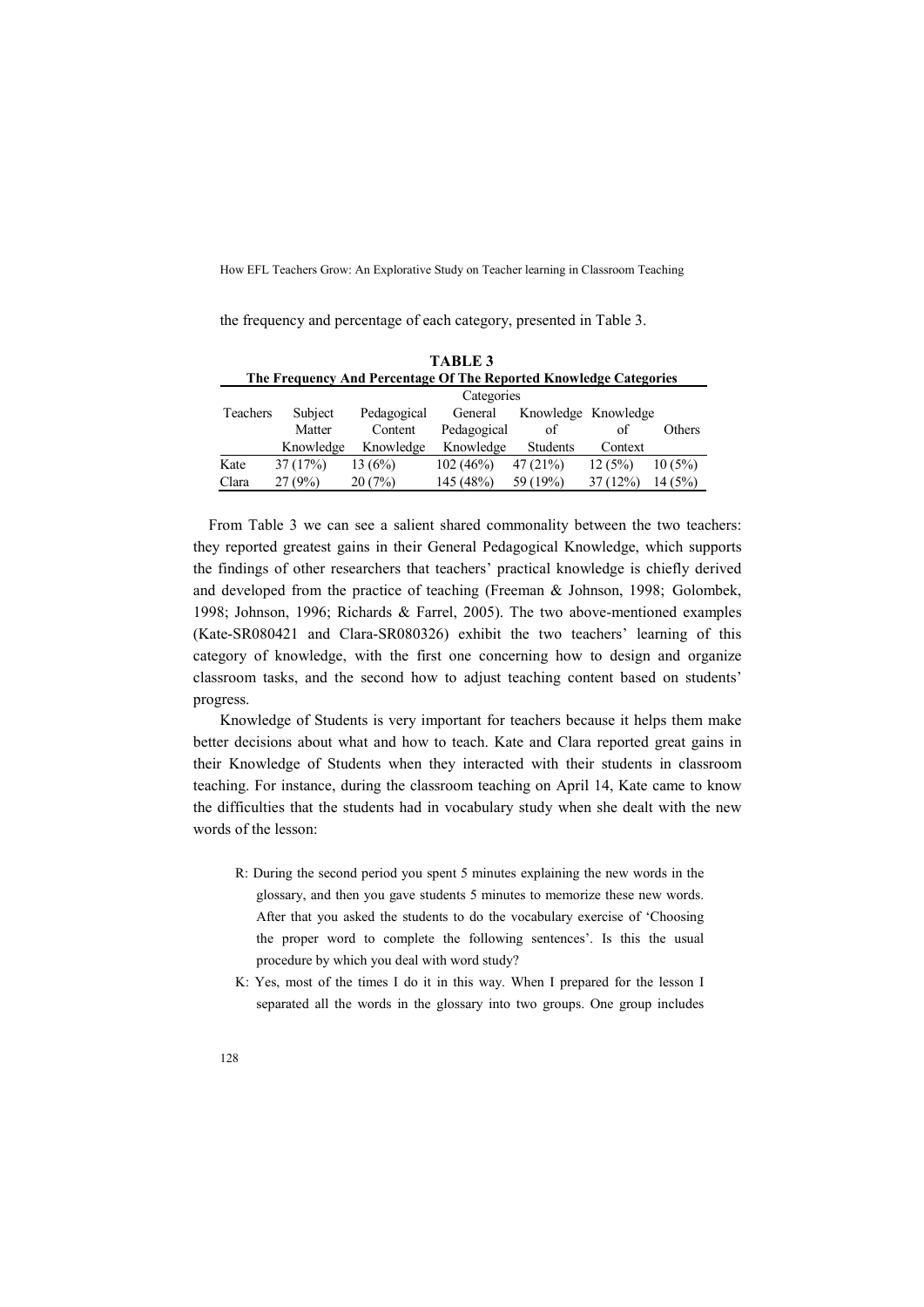those important words that need detailed explanation; and the other group includes the words that are comparatively simpler and do not require much study. After this I usually ask the students to do the related vocabulary exercises so that the effect of 'striking the iron when it is hot' could be achieved. (Kate-SR080414)

In the teaching journal Kate reflected on the word study part of that day:

When the students did the vocabulary exercise, I found that they did not have a good mastery of the new words, especially about the speech of the words. This indicates that the students have not recognized the importance of word speech and are still accustomed to memorizing the spelling and meaning. Besides, the students have not learned the skills to do the exercise of choosing proper words to complete sentences, and thus made many mistakes. Therefore I should give them more instructions about how to learn and use words in the future teaching.

(Kate-TJ080414)

In the above reflection Kate came to know about the problems that her students had in word study, such as ignoring word speech and lacking skills to do vocabulary exercises. Based on this awareness, Kate decided to give students more instruction on word study and use in the future teaching.

Besides General Pedagogical Knowledge and Knowledge of Students, Kate and Clara also reported great changes in their Subject Matter Knowledge. The repertoire of subject matter knowledge, including vocabulary, grammar and culture etc., is beyond the possibility of grasp at one try of learning. What teachers have learned as students in their school study is only a small proportion of this repertoire. Therefore the only means of approaching that body of knowledge is to develop it in practice.

## *Question 2***: HOW do the Teachers Learn in Classroom Teaching?**

Classroom teaching is not an isolated practice but involves pre-class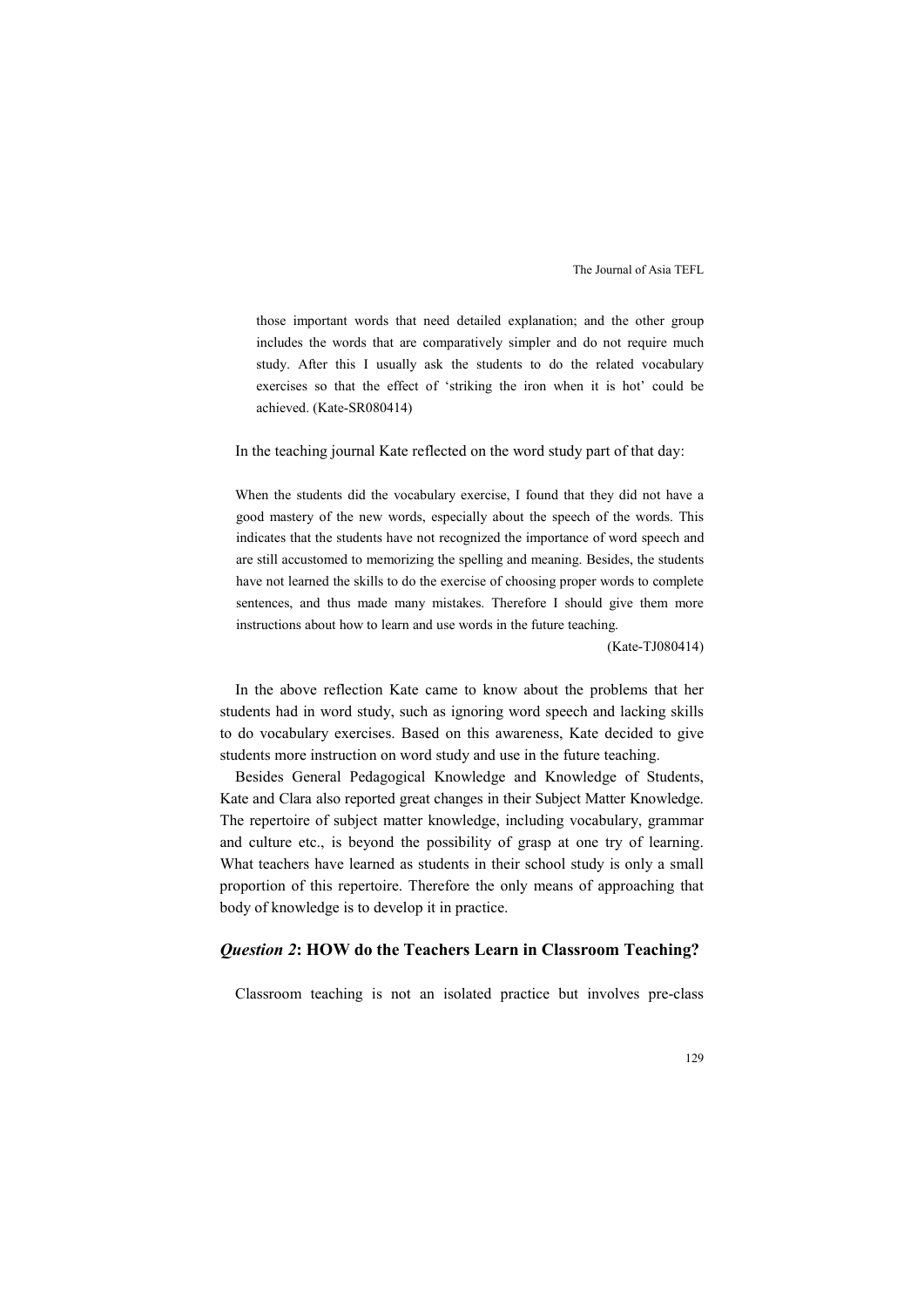preparation and sometimes post-class reflection. Data from lesson plans, stimulated recalls and teaching journals indicated that the two teachers learned not only in-class teaching, but also during pre-class preparation and post-class reflection. In course of lesson preparation, Kate and Clara accumulated new subject matter knowledge when they found deficiencies in their existing knowledge base.

When I designed the lead-in activity I listed some words that the students might use. I referred to the *&ew Century Chinese English Dictionary* and learned a new word meaning 'waste water', effluent, and expressions such as 'effluent disposal or treatment'. (Kate-LP080331)

By surfing on the Internet, I learned about the American famous novelist Alan Paton and his novel *Cry, the Beloved Country*. More importantly, in the past I just had a general idea about racial segregation, and now I learned about lots of historical facts about this phenomenon. This is a learning resulting in an evident big gain in my knowledge. (Clara-LP080325)

The post-class reflection is even more important for the two teachers' learning, because it is during reflection that they grew awareness of the strengths or weaknesses in their teaching and developed new insights and beliefs, which further guide their teaching in a more powerful way. Take as examples Clara and Kate's teaching journals of March 31.

The classroom atmosphere was quite good today. The students were cooperative, actively engaged in every activity. But there was one weak point. I planned to help the students understand better the implicated main idea of paragraph 70 of the text, but they seemed at lost on my inspirational questions and clues. To save time, I had to finish this part hastily. This made me realize that I should learn more about how to question and inspire students. (Clara-TJ080331)

The students were not actively engaged in the warm-up activity. The reason might be that they know little vocabulary about environmental pollution and protection,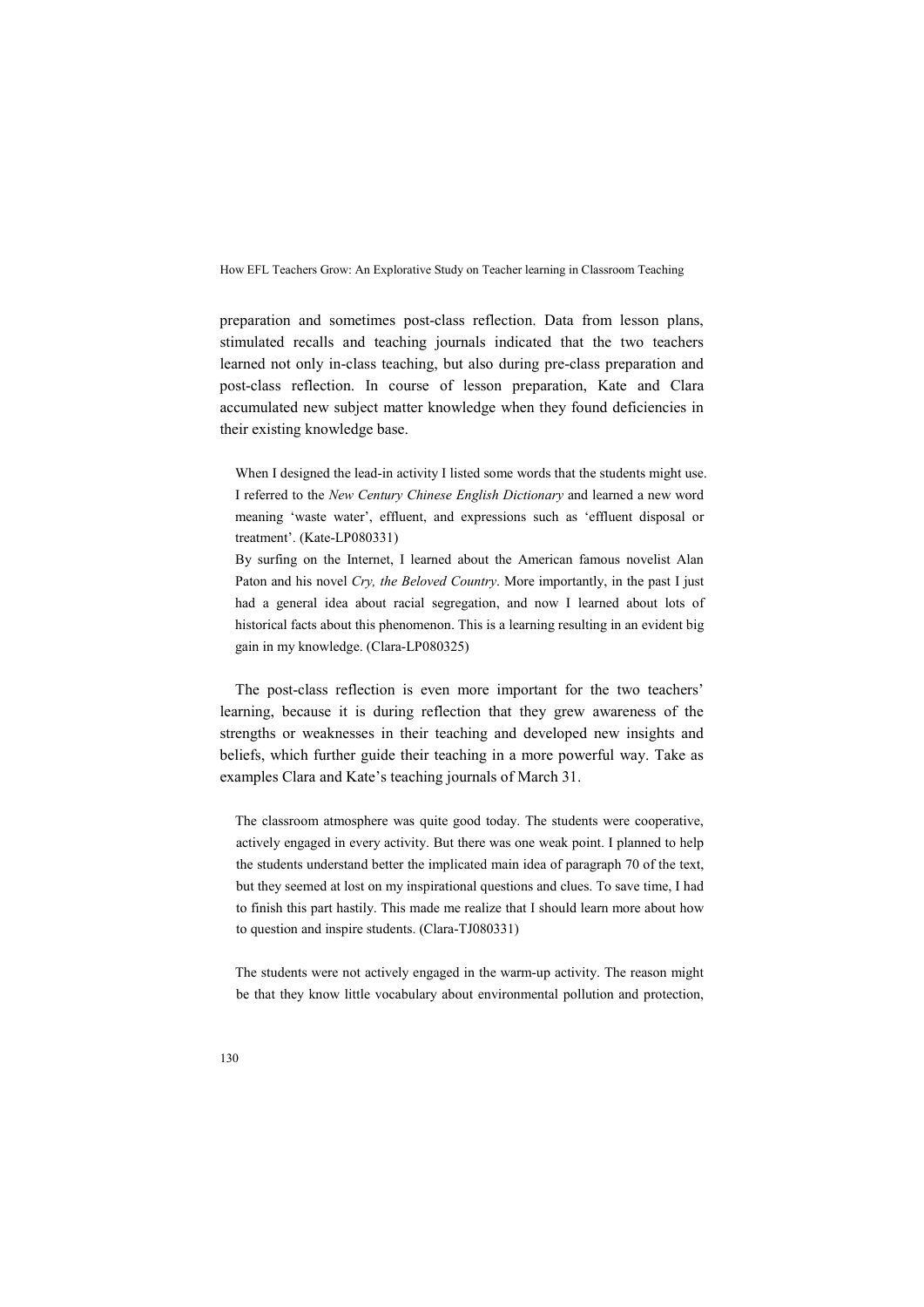so they could not express their ideas freely. To solve this problem I decided to ask the students to do group discussion and teacher-students discussion. When the students had difficulties in expressing themselves, they were allowed to use Chinese. I have learned from this practice that if the topic of a lesson unit is too specialized, I should assign the students to prepare themselves with necessary vocabulary before class, so that they will have less difficulty in class and the teaching effect might be improved. (Kate-TJ080331)

In the above two journals, both Clara and Kate exhibited a process of reflection involving evaluation, analysis and revelation. First, they evaluated their teaching and the students' learning of the day. If there was any problem, they tried to analyze the problem and find out the reasons. Based on the analysis, they obtained some revelations for future teaching.

# *Question 3***: What are the CONTEXTUAL FACTORS that Might Facilitate or Constrain this Learning? And How?**

Teaching is by nature a social event through which teachers interact with various contexts, the classroom, institute and society. Therefore teachers' professional activities, including their professional learning, are inevitably under the influence of these contextual factors. Analysis of the narrative data, triangulated with the data from in-depth interviews and teaching journals, disclosed an evident trend that the two teachers' learning in classroom teaching was much affected by the contextual factors such as students, curriculum and educational policies.

Classroom is the immediate context in which teachers have dialectal relations chiefly with students. In the previous part we have talked about the two teachers' gains in their Knowledge of Students during classroom teaching, that is to say, students are what teachers are supposed to learn about. While examined from another perspective, students were also factors that affected their learning. For example, during the classroom teaching on June 2, the students' response made Clara recognize that in language learning there is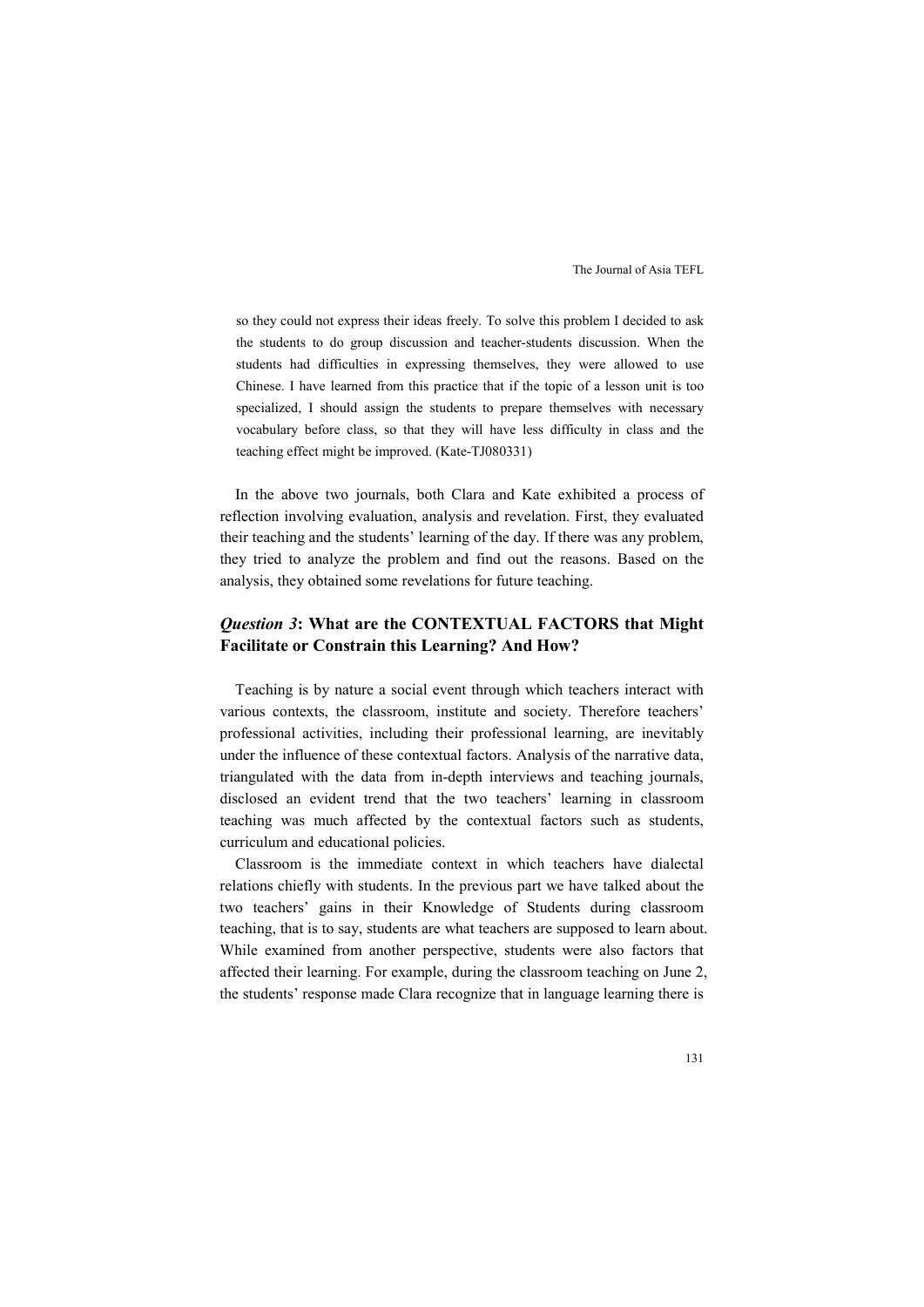no absolute answer to some questions; different people may have different understanding.

- R: There is a sentence in paragraph 11, "Praise God, they resist, they resist". You asked the students what the pronoun 'they' refers to, but the first two students failed to give the right answer. What did you think at that time?
- C: Well, when I asked the second student, the girl, she said it refers to 'soldiers'. At first I thought she got the right answer, but later when asked further, she said it refers to 'enemy soldiers'. To be honest, this was a little out of my expectation. How could she arrive at such a conclusion? But after a while of thinking, I realized that she might be correct. Our soldiers resist, but the enemy soldiers also resist. So it was acceptable if the pronoun 'they' was understood as referring to 'enemy soldiers.' (Clara-SR080602)

Later in the teaching journal Clara reflected on this incident and got the following understandings:

When I did the detailed explanation of paragraph 2, I asked students what 'they' refers to. The second student thought it was 'enemy soldiers'. I finally gave an affirmative comment on her answer. I told the students that in language learning there is no definite answer sometimes, and different people may have different understandings about the same question. I hope this could encourage them to think independently. (Clara-TJ-080602)

In this incident the student's response made Clara realize that in language learning there is no exclusively right answer, and students should be encouraged to think independently and have their own understandings. This "insight" was obtained from the interactions with the students, therefore, students is one of the contextual factors that help teachers learn.

Besides students, curriculum is what teachers interact frequently in classroom teaching. Every teacher is expected to conduct their teaching according to the requirements of the curriculum, including what is to teach, at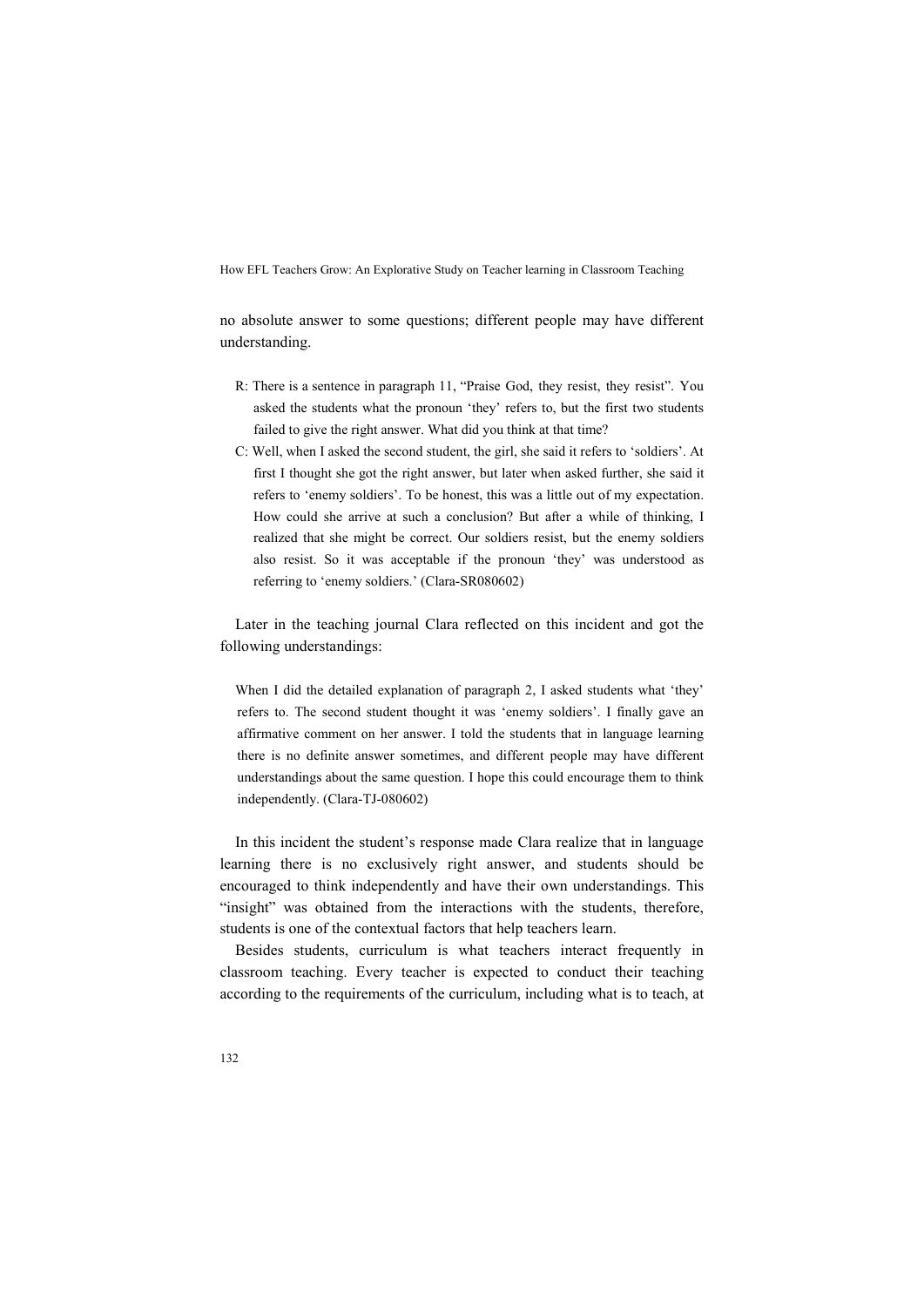what pace, and what goal to achieve. Teachers' thinking and decisions are much affected by these factors, and in this way teachers learn how to establish a harmonious dialectal relationship with curriculum. For example, in the classroom teaching of March 17, Kate thought about the tight class hour and changed her requirements on the students.

- R: You asked the students to discuss the question on page 95, and after a while you reminded them that they should do it cooperatively. Why did you say this? Were you aware of any problem?
- C: Yes, the time, not much time left. I thought if they could do it cooperatively, each student only needed to finish one or two questions. That would save much more time than one student doing all the six questions. I was a little afraid that if I could not finish the planned content, the following teaching pace would be disturbed. (Clara-SR080317)

Admittedly, teachers' knowledge and skills of how to distribute and control class time are thus acquired and developed in everyday's classroom teaching practice.

From Kate and Clara's data the researcher found another contextual factor that affected their teaching and learning, the educational policies. In China all the English majors are required to pass the national examination of TEM 4 (Test for English Majors, Band 4), and all the non-English majors are required to pass CET 4 (College English Test, Band 4). These requirements inevitably affect teachers' teaching because one of the goals of English education at tertiary level is to help students pass these national examinations. The passage rate has even become a criterion to evaluate teachers' teaching effectiveness. This exerts great pressure on teachers, and understandably they sometimes involve these factors in their lesson plan. For example, in Clara's lesson plan of June 6, she reported that:

The detailed study of the text has been finished, and tomorrow we will finish the exercises. After that I will give students a quiz which includes dictation of new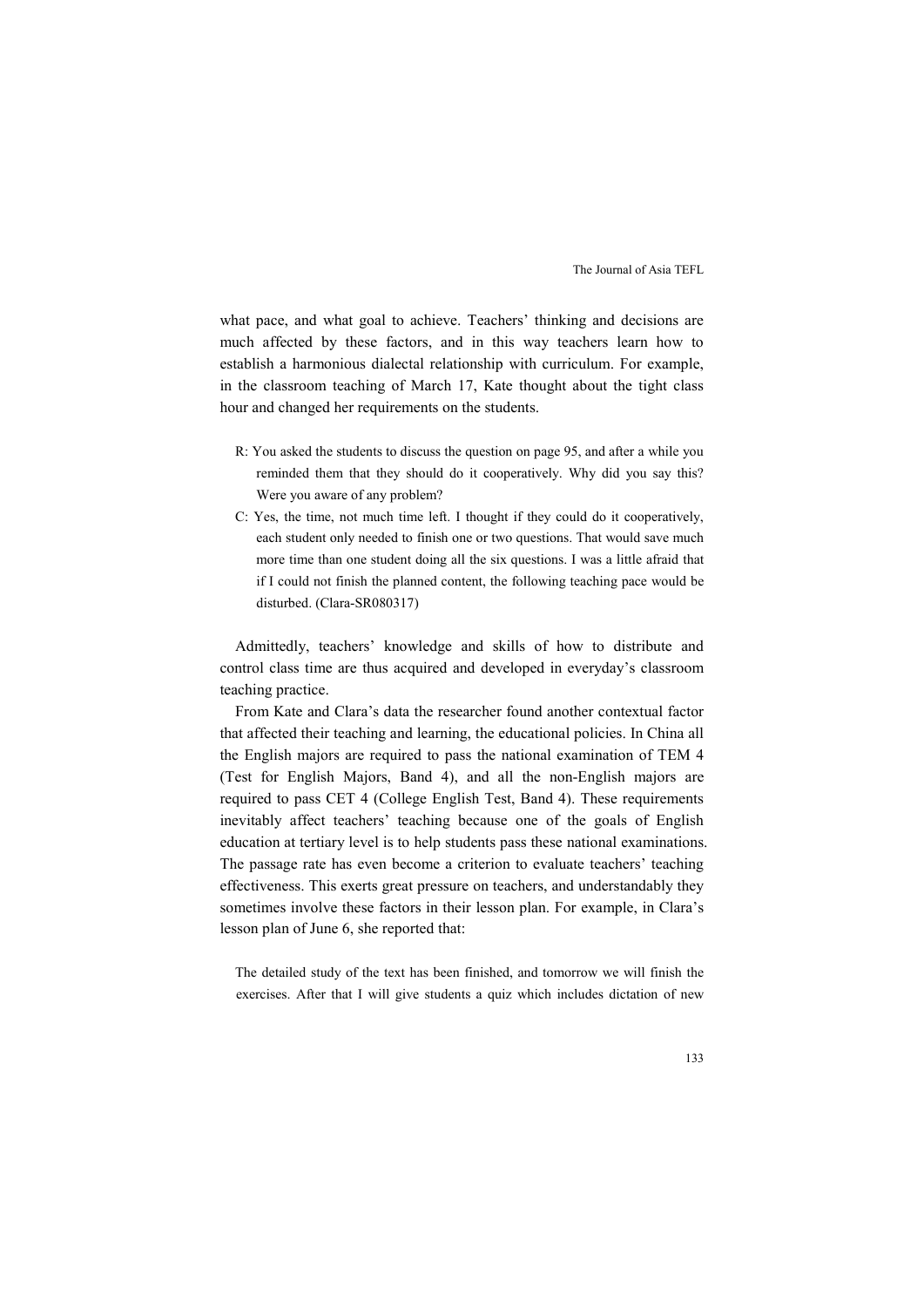words and of a passage. For the passage dictation, I will do it in accordance with the requirements of TEM 4. (Clara-LP080606)

In the following stimulated recall, Clara explained:

- R: The following part of the quiz was dictation of a passage. You read four times to the students. Why?
- C: Because it is the requirement of TEM 4. There is a spot dictation in TEM 4. The passage will be read four times, with the first time at the normal speed for students to understand, the second and the third times sentence by sentence, phrase by phrase for students to write down, and the fourth time at normal speed again for students to check their answer. Therefore I intentionally train my students in this way. (Clara-SR080606)

A competent teacher will constantly update his or her knowledge of students, curriculum and educational policies. This is why Shulman (1987) included these three categories of knowledge as important components in his teacher knowledge base. These contextual factors are not only what teachers are supposed to learn about, in order to make reasonable professional decisions, but also factors that affect teachers' learning by means of affecting teachers' professional decisions.

# *Question 4***: What is the SHARED PATTERN of Teacher Learning in Classroom Teaching?**

Last but lest unimportant, a comparison is necessary to make between the two teachers, with the purpose of finding a shared pattern of teacher learning in classroom teaching.

Firstly, professional learning did occur in both Kate and Clara's practice of classroom teaching. This learning was chiefly triggered when they noticed some deficiencies in their knowledge storage, or in the course of classroom interactions with students, especially when some unexpected problem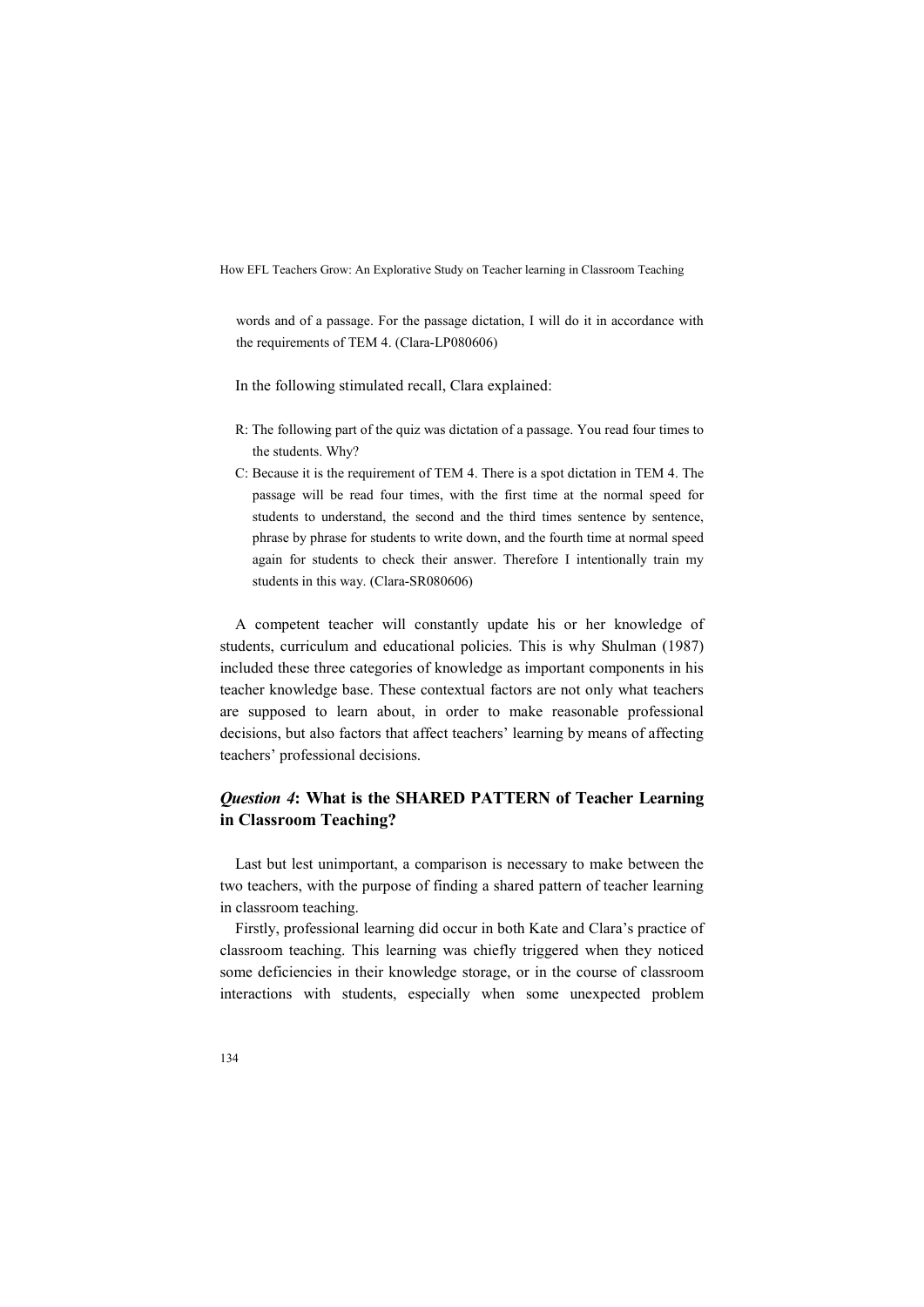occurred and challenged the teacher's existing knowledge or competence.

Secondly, in the process of classroom teaching, Kate and Clara developed mostly their General Pedagogical Knowledge, Knowledge of Students and Subject Matter Knowledge.

Thirdly, regarding the research question 'How teachers learn in classroom teaching', the present study found that Kate and Clara learned in course of pre-class preparation, in-class teaching and post-class reflection. This learning was self-directed in pre-class preparation, problem-triggered and student-initiated during in-class teaching. The post-class reflection involves evaluation of teaching, analysis of problems and revelation for future teaching.

As to the fourth question, the present study found that such contextual factors as students, curriculum and educational policies affected the two teachers' learning to different extents.

Based on these findings, a general pattern of teacher learning in classroom teaching can be depicted as follows:

> Teacher learning in classroom teaching occurs during pre-class preparation, in-class teaching and post-class reflection, resulting in the growth in teacher's practical knowledge of subject matters, pedagogical skills, students, and contexts, etc., featured as self-directed, problem-triggered, student-initiated and self-reflected, under the influence of such contextual factors as students, curriculum and educational policies.

# **CONCLUSION**

Although researchers have come to an agreement that in contrast to theoretical knowledge, teacher's practical knowledge is chiefly derived and developed in the practice of teaching, little empirical evidence has ever been produced. Employing the method of case study for an intensive investigation into the phenomenon of teacher learning in classroom teaching, this study has arrived at some valuable findings uncovering how teachers grow by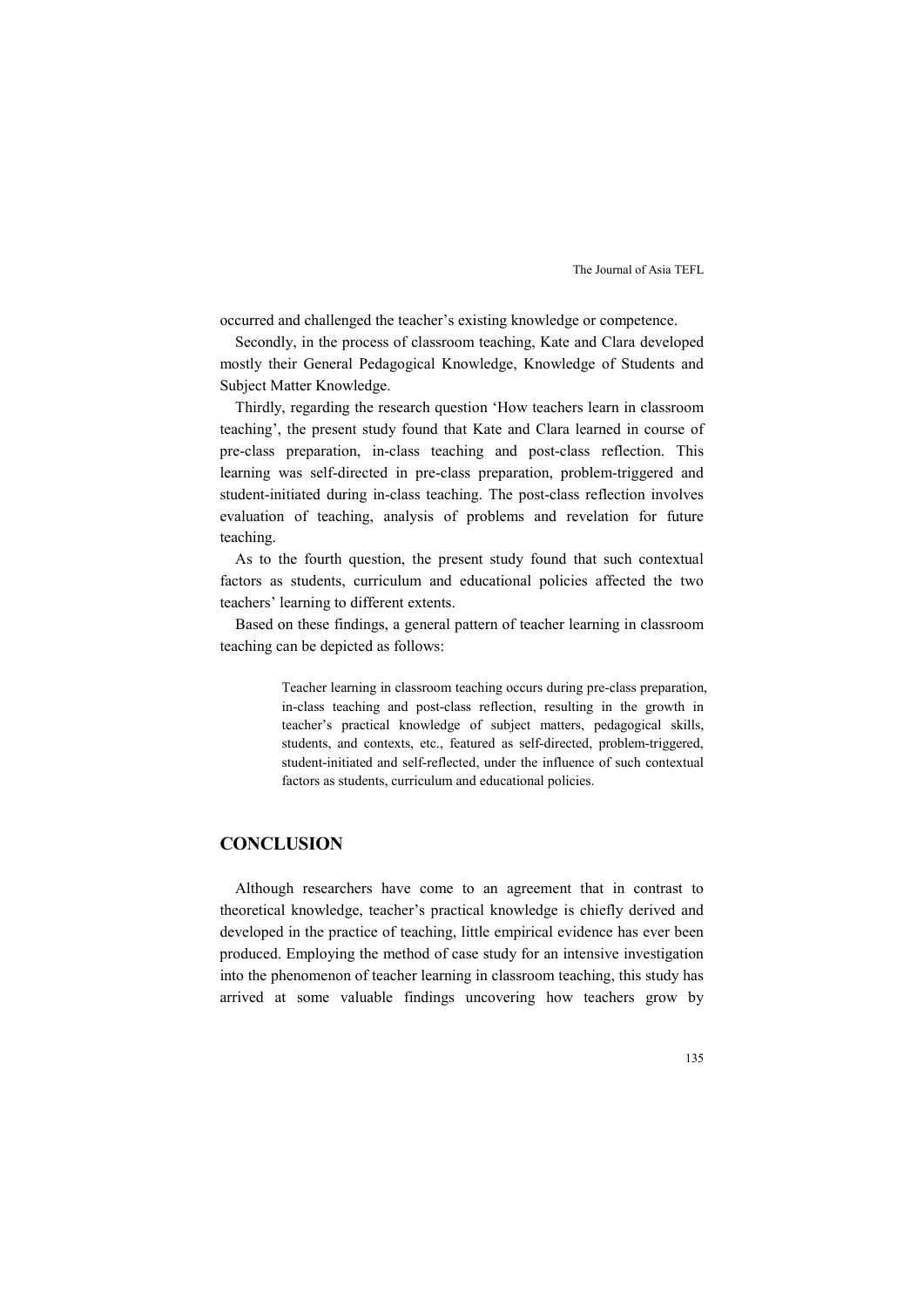accumulating and developing the knowledge necessary for efficient and effective professional practice.

Some implications derived from the findings of the present study.

First, it is implicative for the teacher education research. The study on teacher knowledge should not be confined to a static description of what knowledge teachers have and how this knowledge informs teaching. What is more important is how teachers acquire this knowledge and how this knowledge is developed in the process of teaching. So it is suggested that researchers invest more interest in a longitudinal investigation into the dynamic features of teachers' knowledge development.

It is also implicative for teachers, especially those who are deeply committed to their professional growth. Many ways of professional growth can be defined, such as joining a professional affiliation, attending conferences, taking advanced programs, etc. All these off-site learning chances are quite beneficial, but not available for every teacher. A good way for teachers to update their practical knowledge is to learn in teaching. The findings of this study present a direction for teachers to develop their professional competence.

Admittedly, the present study has some limitations as well. First, only two teachers were sampled as participants for the study. If more cases, say, four or six at different developmental stages, could be studied, the data would be more encompassing and exhibit a more picturesque view of the phenomenon of teacher learning in classroom teaching.

Secondly, due to the time limitation, the study covered only four months. Since learning is a life-long continuous process, four months' study will not be enough to present a convincing conclusion about the phenomenon under investigation. In the future study, a much longer research period will be better to provide richer data and help us get a better understanding about the phenomenon of teacher learning in classroom teaching.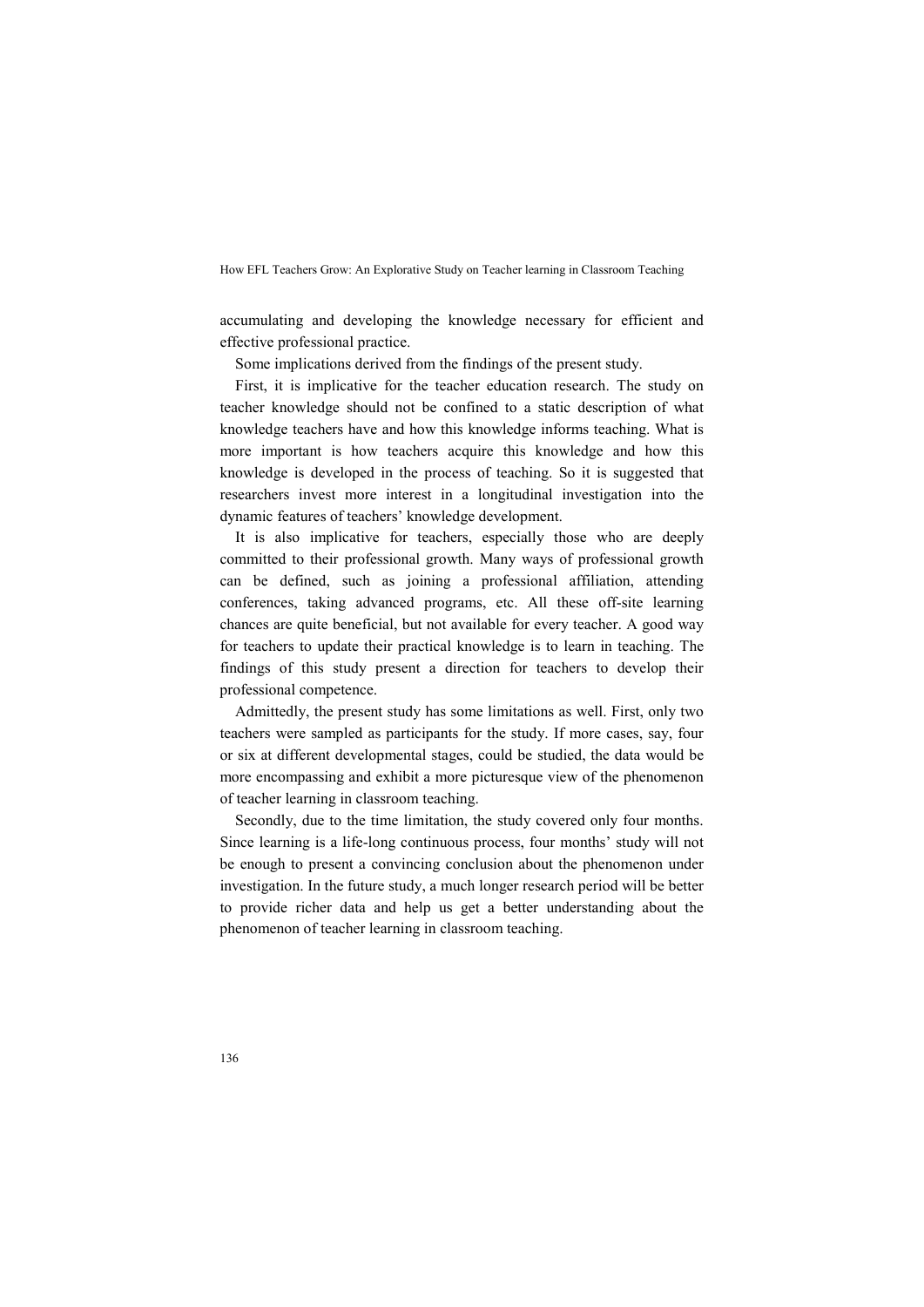# **THE AUTHOR**

*Cheng Wenhua* is associate professor in the Foreign Languages School of Qingdao Technological University in Qingdao, China. Her research interests cover EFL teaching and EFL teacher education and development. She has published papers such as *Strategy-based Instruction and College English Teaching* (2006) and *Study on Teacher Learning under the New Educational Context* (2009).

Email: viviancwh@yahoo.com.cnviviancwh@126.com

# **REFERENCES**

- Allright, D. (1983). Classroom- centered research on language teaching and learning: A brief historical overview. *TESOL Quarterly*, *17*(2), 191-204.
- Berliner, D. C. (1994). Expertise: The wonder of exemplary performances. In J. N. Manjieri & C. Block (Eds.), *Creating powerful thinking in teachers and students: diverse perspective* (pp. 161-186). Fort Worth, TX: Holt, Rinehart & Winston.
- Bray, J. N. (2002). Uniting teacher learning: collaborative inquiry for professional development. *&ew Directions for Adult and Continuing Education*, *94*, 83-91.
- Chaudron, C. (1988). *Second language classrooms: Research on teaching and learning*. Cambridge: Cambridge University Press.
- Chen, X. (2000). *Qualitative study and social science research*. Beijing: Educational Science Press.
- Cheng, H. (2004). *Teacher learning about and with technology: Sharing, support, and stretching through a professional learning community*. Unpublished doctoral dissertation, Michigan State University.
- Clandinin, D. J., & Connelly, F. M. (2000). *Narrative Inquiry*. San Francisco: Jossey-Bass.
- Clark, C., & Peterson, P. (1986). Teacher's thought processes. In M. Wittrock (Ed.), *Handbook of research on teaching* (3<sup>rd</sup> ed.) (pp. 225-296). New York: Macmillan.
- Elbaz, F. (1981). The teacher's "practical knowledge": Report of a case study. *Curriculum Inquiry*, *11*(1), 43-71.
- Elbaz, F. (1983). *Teacher thinking: A study of practical knowledge*. London: Croom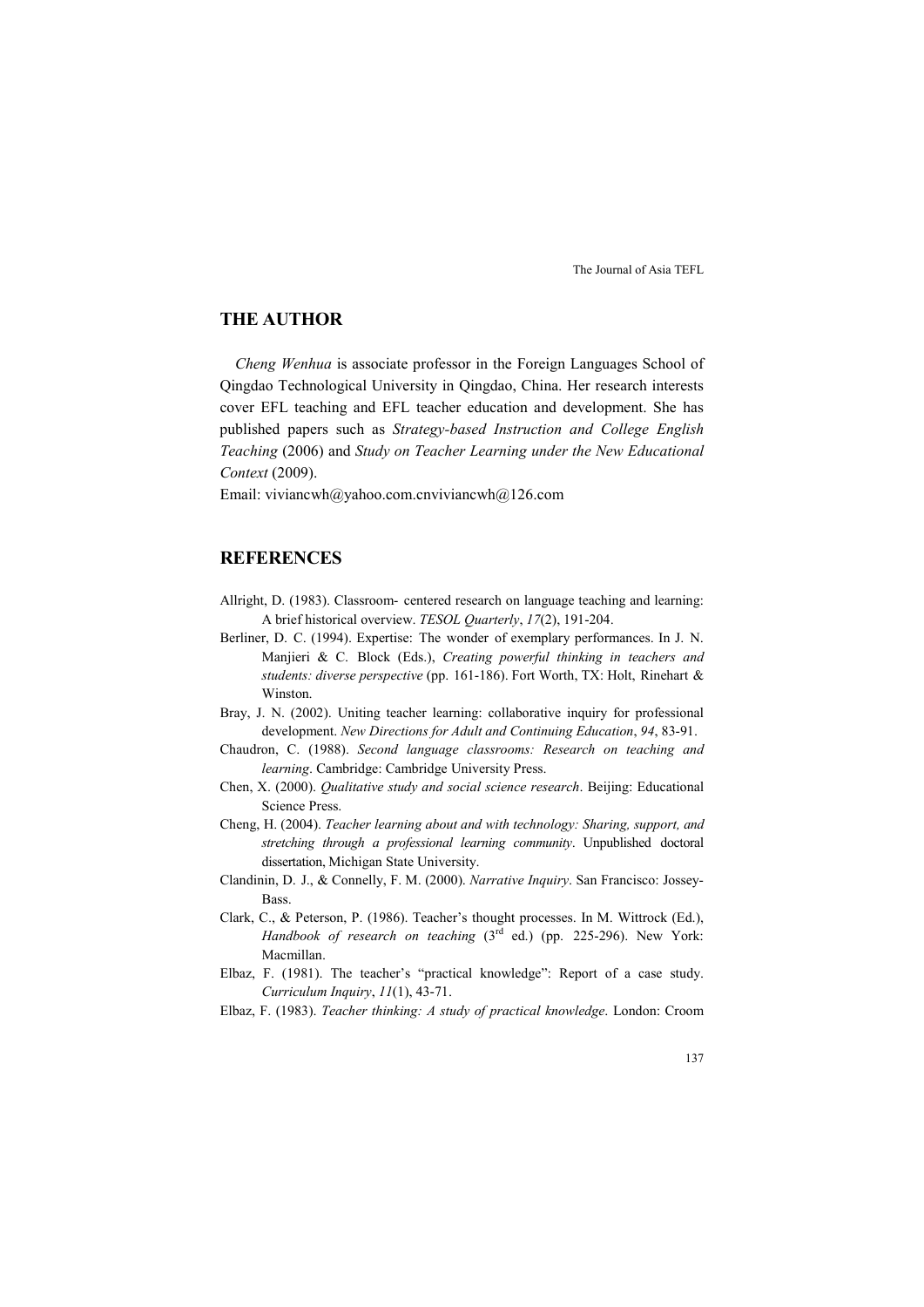Helm.

- Freeman, D., & Johnson, K. E. (1998). Reconceptualizing the knowledge-base of language teacher education. *TESOL Quarterly*, *32*, 397-417.
- Freeman, D., & Richards, J. (1996). *Teacher learning in language teaching*. Shanghai: Shanghai Foreign Language Education Press.
- Gall, J., Gall, M., & Borg, W. (2004). *Applying educational research: A practical guide* (5<sup>th</sup> ed.). Boston: Pearson.
- Gatbonton, E. (1999). Investigating experienced esl teachers' pedagogical knowledge. *The Modern Language Journal*, *83*(1), 35-50.
- Golombek, P. R. (1998). A study of language teachers' personal practical knowledge. *TESOL Quarterly*, *32*(3), 447-464.

Grossman, P. L. (1990). *The making of a teacher*. New York: Teachers College Press.

- Gu, P. (2007). *Chinese EFL teachers as learners: Context, knowledge and practice.*  Unpublished doctoial dissertation, Columbia University, New York.
- Hargreaves, A., & Fullan, M. G. (Eds). (1992). *Understanding teacher development*. New York: Teachers College Press.
- Huberman, M., Grounauer, M., & Marti, J. (1993). *The lives of teachers*. London: Cassell villiers house; New York: Teachers college press.
- Johnson, K. E. (1996). The role of theory in L2 teacher education. *TESOL Quarterly*, *30*(4), 765-771.
- Johnson, K. E., & Golombek, P. R. (2003). 'Seeing' teacher learning. *TESOL Quarterly*, *37*(4), 729-735.
- Johnston, B., & Goettsch, K. (2000). In search of the knowledge base of language teaching: Explanations by experienced teachers. *The Canadian Modern Language Review*, *56*(3), 437-468.
- Jurasaite-Harbison, E., & Rex, L. A. (2005). Taking on a researcher's identity: Teacher learning in and through research participation, *Linguistics and Education*, *16*, 425-454.
- Kramsch, C. (2003, May). What language teacher need to know? Paper presented at the Third International Conference of Language Teacher Education. Minneapolis, MN.
- Liu, X. (2006). *An exploration into teachers' constructive learning A case study of English teachers' classroom research group*. Unpublished doctoral dissertation of Beijing Normal University, Beijng.
- Merriam, S. B. (1998). *Qualitative research and case study applications in education*. San Francisco: Jossey-Bass.
- Putnam, R. T., & Borko, H. (2000). What do new views of knowledge and thinking have to say about research on teacher learning? *Educational Researcher*, *29*(1),